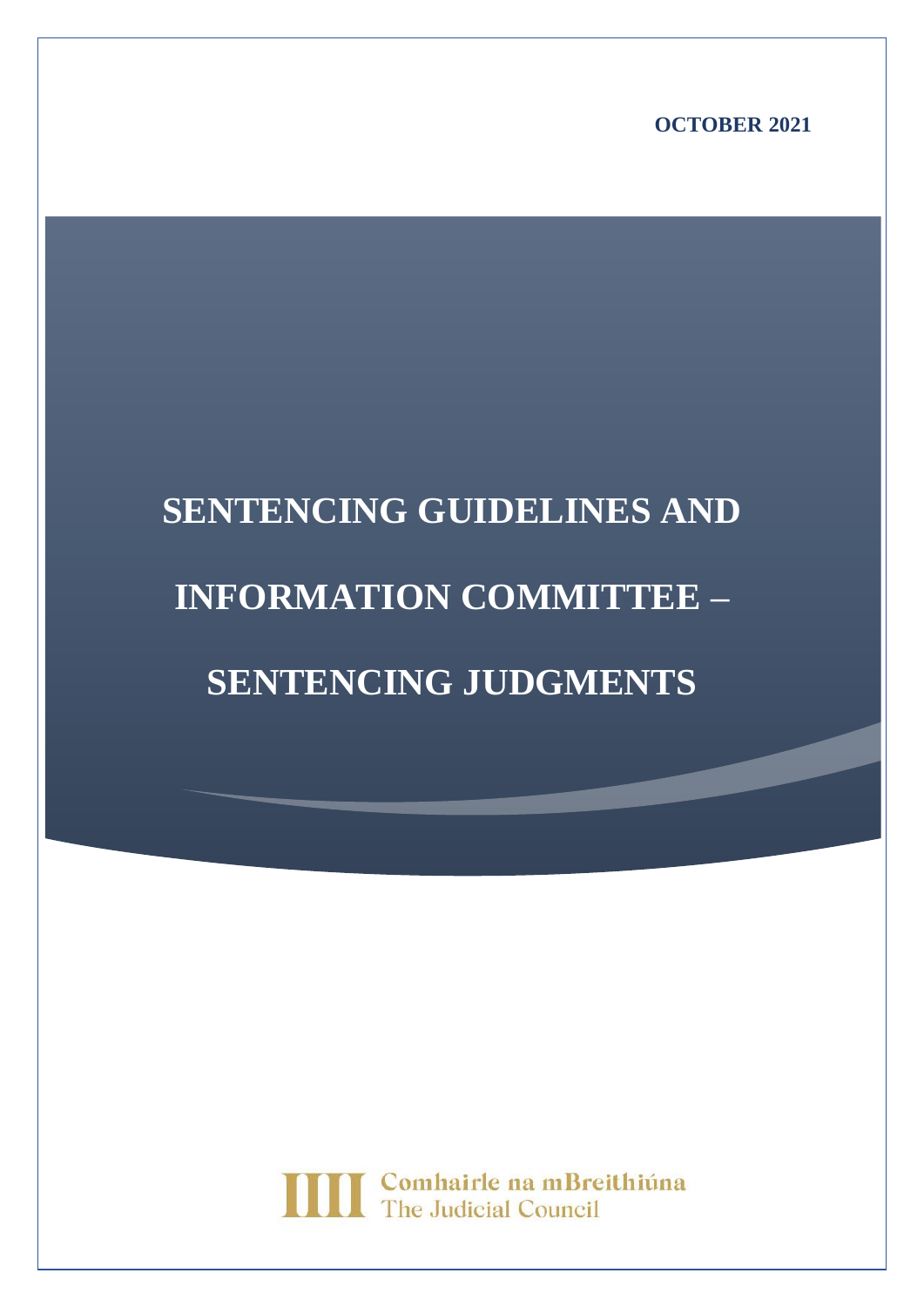#### **SENTENCING GUIDELINES – THE JUDGMENTS**

## **Introduction**

The practice of issuing judgments setting out sentencing guidelines in respect of particular offences is relatively new in the Irish appellate courts. This document is intended to summarise the existing case law. Part 1 looks at the development of the practice and offers some observations about how trial judges should apply guideline judgments. Part 2 lists the guideline judgments under subject headings. It is hoped that, pending the introduction of new guidelines by the Judicial Council, this list can be added to if or when new judgments are delivered.

#### **Part one – how guideline judgments have come to be produced**

In *People (Director of Public Prosecutions) v. Tiernan* [1988] I.R. 250 the appellant had received a sentence of twenty-one years for rape. The sentence was affirmed by the Court of Criminal Appeal. Under the law as it then stood, no further appeal was possible without a certificate from either the Court of Criminal Appeal or the Attorney General that the case involved a point of law of exceptional public importance. The Attorney General issued a certificate, identifying the point of law as being "the guidelines which the courts should apply in relation to sentences for the crime of rape".

The judgment delivered on behalf of the majority of the Supreme Court (by the Chief Justice) made it clear in the first paragraph that it did not intend to set out such guidelines.

> "Although the certificate of the Attorney General states that the point of law he certified was the guidelines which the courts should apply in relation to sentences for the crime of rape, having regard to its appellate jurisdiction this Court dealt only with the issues arising under the grounds of appeal submitted in this individual case and did not receive submissions nor reach any decision with regard to questions which might be applicable to cases of rape which had different facts and circumstances surrounding them. As counsel for the Director of Public Prosecutions submitted, the certificate must be read as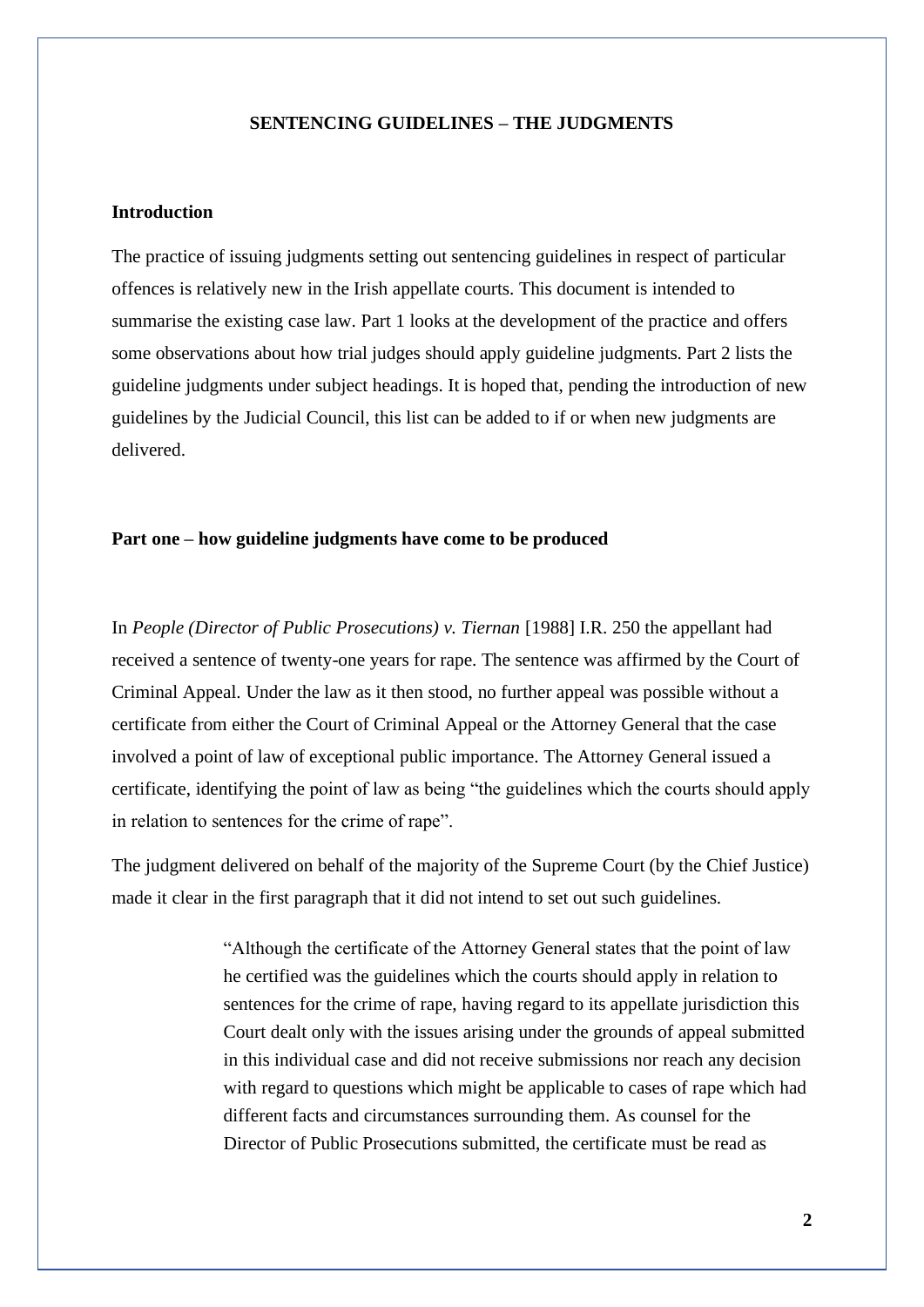stating the point of law to be whether on the application of the correct principles this sentence was appropriate.

Many of the considerations, however, which arise for determination on this appeal will hopefully be of assistance to judges having responsibility to decide on sentences appropriate on convictions for rape."

The parties had drawn the attention of the Court to a number of sentencing decisions of appellate courts in England and New Zealand. In particular, stress was laid upon the decision in England of Lord Lane L.C.J. in *R. v. Billam* [1986] 1 W.L.R. 349, and in New Zealand by Woodhouse P. of the Court of Appeal in Wellington, in *R. v. Puru* [1984] 2 N.Z.L.R. 248. In referring to these, Finlay C.J. said:

> "It is necessary to emphasise that these decisions, while very helpful, were delivered in cases in which the structure and matters before the courts were wholly different from the instant appeal. Both the Criminal Division of the Court of Appeal in London, in *R. v. Billam*, and the Court of Appeal in New Zealand, in *R. v. Puru*, were dealing with cases where a number of different decisions were brought before them for review or consideration, and where evidence was submitted of overall patterns or tendencies in the imposition of sentences within their jurisdiction for rape. The specific purpose of this form of multiple appeal in the case of *R. v. Billam* was to seek from the Criminal Division of the Court of Appeal a broad statement on policy, almost amounting to a range or tariff of appropriate sentences for rape of different kinds.

Having regard to the absence of any statistics or information before this Court in this appeal concerning any general pattern of sentences imposed for the crime of rape within this jurisdiction, general observations on such patterns would not be appropriate. Furthermore, having regard to the fundamental necessity for judges in sentencing in any form of criminal case to impose a sentence which in their discretion appropriately meets all the particular circumstances of the case (and very few criminal cases are particularly similar), and the particular circumstances of the accused, I would doubt that it is appropriate for an appellate court to appear to be laying down any standardisation or tariff of penalty for cases."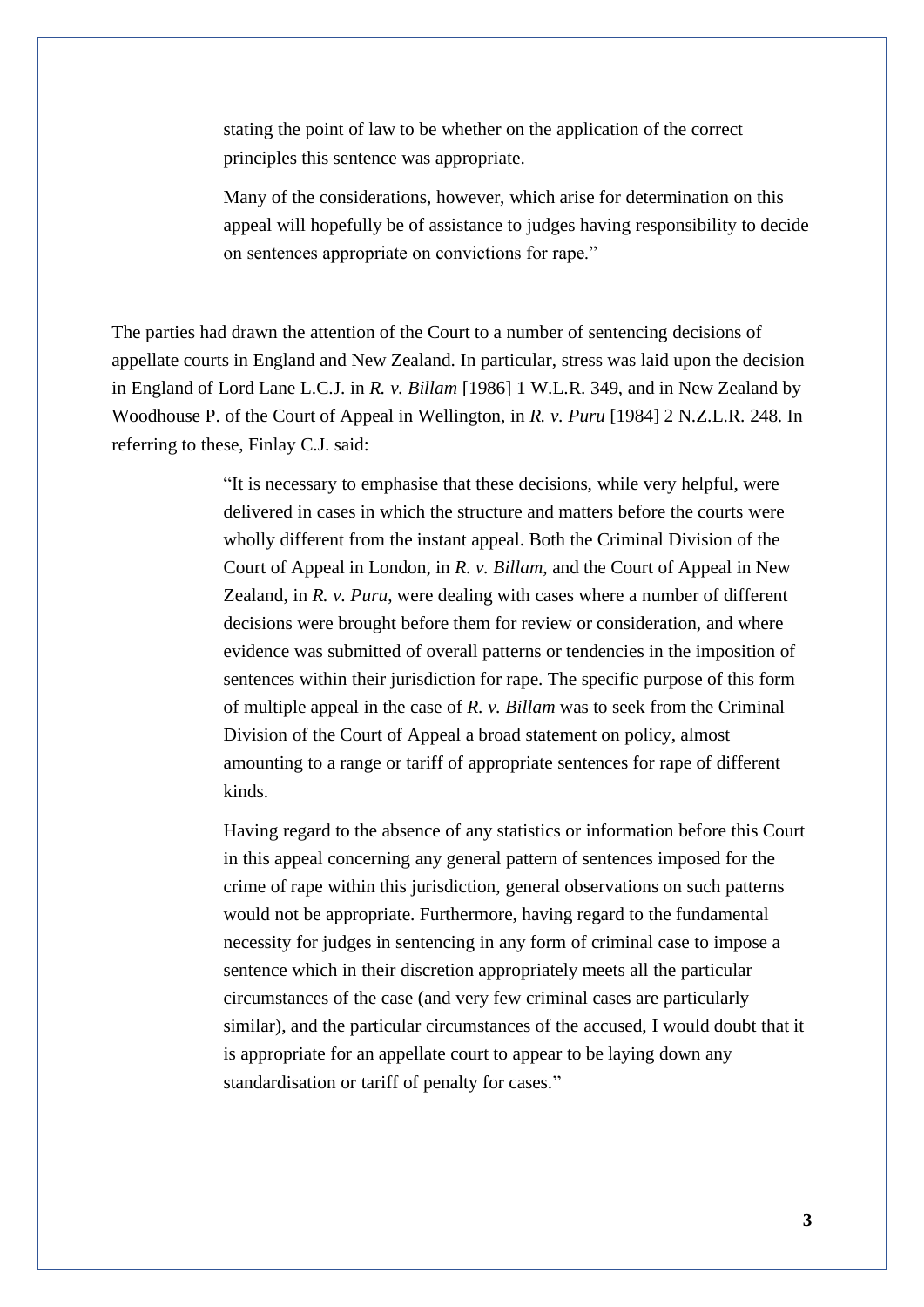There were, therefore, two important reasons for declining to take up the suggested task of setting out guidelines. The first lay in the fact that the parties had, in the normal way, concentrated their submissions on the case in hand and had not provided the Court with any broader arguments or information. Unlike the court in *Billam*, the Supreme Court had no evidence before it in relation to the pattern of sentencing for rape in this jurisdiction, and that lack of reliable information meant that the Court was not in a position to make general observations about the issue. The Court was also concerned that a question of principle arose, as to whether it was appropriate for an appellate court taking on the role of setting down tariffs. However, more recently, the appellate courts have felt that both of these concerns can now be addressed, and a number of guideline judgments have been issued over the last fifteen years or so.

The first relevant change in circumstance may have been the introduction, by s.2 of the Criminal Justice Act 1993, of the procedure by which the Director of Public Prosecutions can seek to have a sentence reviewed on grounds of undue leniency. That led to a feeling amongst both trial and appellate judges that if prosecutors could appeal sentence decisions, then they should no longer adopt their conventionally passive stance towards the question of sentence but should be required to assist the court in choosing the appropriate sentence range. A second influential factor was the fact that although information about sentencing, particularly in the District and Circuit Courts, remained undesirably sparse there was a welcome increase in the availability of data at least in respect of some offences, through various initiatives including the work of the Irish Sentencing Information System and of the Judicial Researchers' Office.

In *People (DPP) v. W.D.* [2008] 1 I.R. 308, Charleton J., as a judge sitting in the Central Criminal Court, delivered an influential written judgment when passing sentence after a rape trial. He explained his purpose and methodology as follows:

> "My function today is to decide what sentence is appropriate to the perpetrator in the circumstances of this case. Courts are guided by precedent. It can be argued that the circumstances of the perpetration of the same offence by different offenders on different occasions can be so varied that previous decided cases are of little assistance. It can also be asserted that cases can, notwithstanding variation, have similarities which become apparent once particular factors are identified as being of importance in sentencing. These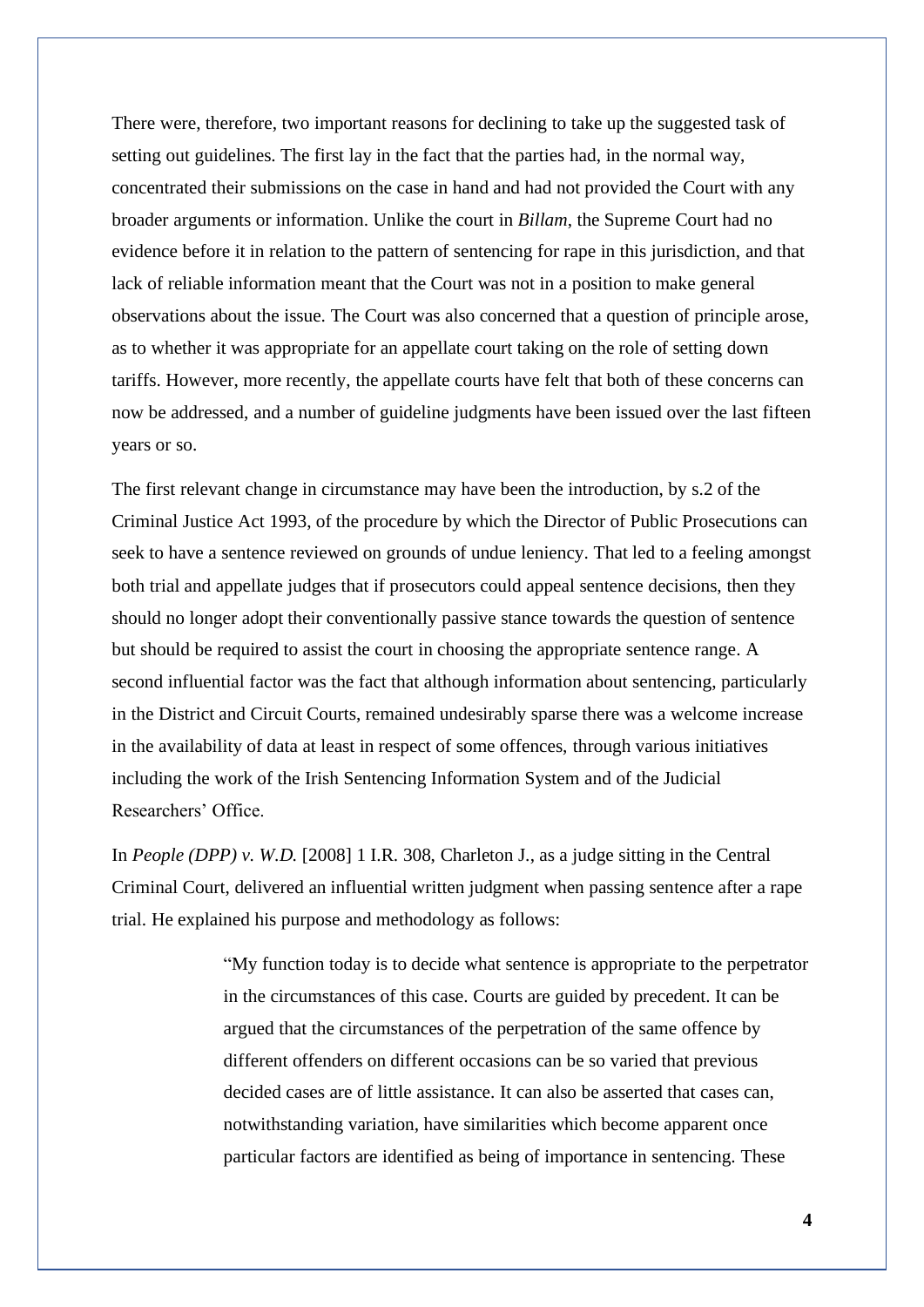factors, and the range of variability that they bring about, can be ascertained in previous rulings of this court, the Court of Criminal Appeal and the Supreme Court. It is not my intention to establish guidelines for the sentencing of offenders who have been found guilty of rape. It is my function, however, to place the sentencing of this offender within the parameters of the existing law and practice so that the disposal of this case can be regarded as being consistent with the penal policy of the superior courts in dealing with rape cases. To that end, I have attempted to examine all the previous reported and unreported decisions of the superior courts which are relevant and, together with the judicial research section of the High Court, an analysis has been conducted of the sentences imposed by this court, or reviewed on appeal, from January, 2005 to date. In this judgment I refer to some of these. I have also asked the parties to refer me to any sentencing precedents which they consider may be of help. The remarks which follow are based on this exercise. The result is an attempt to divine both the relevant sentencing principles and the parameters within which such a sentence can be imposed for the sake of consistency and predictability. Here, I am looking solely at actual sentences of imprisonment. In many of the cases a certain portion of a sentence was suspended to encourage good behaviour after release. The question that I have posed is simply as to how long a period of imprisonment a perpetrator is required to serve and in what circumstances."

The usefulness of this exercise was confirmed in the following passage from the judgment of the Court of Criminal Appeal in *People (DPP) v. Keane* [2008] 3 I.R. 177:

> "In *The People (Director of Public Prosecutions) v. W.D.* [2007] IEHC 310, [2008] 1 I.R. 308, Charleton J. in the Central Criminal Court, reserved judgment in order to ascertain the features or factors which tended to place those convicted for the offence of rape into particular ranges of sentencing from lenient, to ordinary, to serious to meriting condign punishment. In doing so reliance was placed on reported decisions of our courts and these are the only relevant precedents for sentencing purposes. Assistance was also obtained from cases as reported in the media. Reference to the latter group of cases was, quite properly, qualified because as they did not report all the facts and circumstances of the case and they cannot be regarded as a source of legal precedent. Nonetheless, with that qualification in mind, they did provide some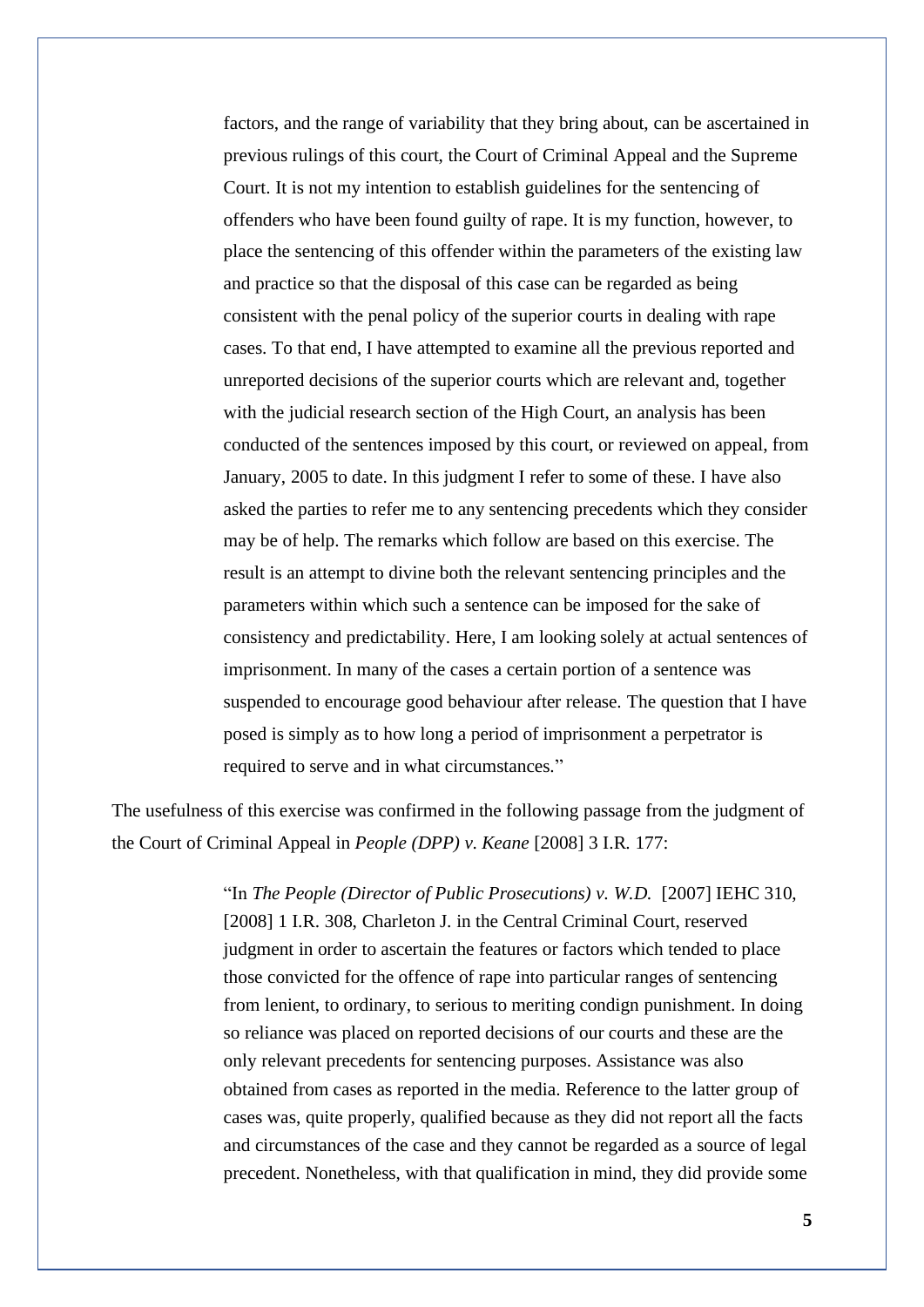useful indicators for the purpose of the broad exercise involved in that case. The judgment did not purport to set standard sentences or tariffs but is a valuable reference point in ascertaining the wide variety of factors, as mentioned above, which can influence sentencing in rape cases. The incidents of aggravation and mitigation of offences can be so variable that no court should consider itself bound by precedent on a rigid basis and due weight should be given to considerations that at times can be unique to the features of a particular case. As this court stated in *The People (Director of Public Prosecutions) v. R.* (Unreported, Court of Criminal Appeal, 15th March, 1999):-

'As there are no universal standards applicable in determining penalties for rape or any other offence one must approach reported cases and the analysis of the sentences imposed therein with considerable caution.' "

The use of information about sentences passed in comparable cases was therefore approved, provided that the quality of the information was assessed in an appropriately guarded fashion. The second of the concerns expressed by Finlay C.J. was also implicitly dealt with, in that the court was not taking upon itself the task of setting tariffs, but was simply drawing on and analysing precedent sentencing decisions to assist a sentencing judge to see where on the relevant scale the offence before the court might be found.

The courts remained cautious, however. Two judgments in 2012 reflect possibly conflicting approaches – *People (DPP) v. Murray* and *People (DPP) v. Begley* (see below under the heading "Tax and Social Welfare Fraud").

In March 2014, the Court of Criminal Appeal issued three judgments on the same day. Two set out indicative bands for sentencing in relation to assault causing serious harm (*People (DPP) v Fitzgibbon* [2014] ILRM 116) and firearms offences (*People (DPP) v. Ryan* [2014] IECCA 11, while the third (*People (DPP) v. Z.* [2014] IECCA 13) discussed the exceptional category of cases where a life sentence might be imposed in a case of rape and child cruelty. In each, the Court stressed the importance of the availability of sentencing information in respect of the offence under consideration and the role of the Director of Public Prosecutions in assisting the sentencing court. The judgment in *Ryan* expressly addresses the question of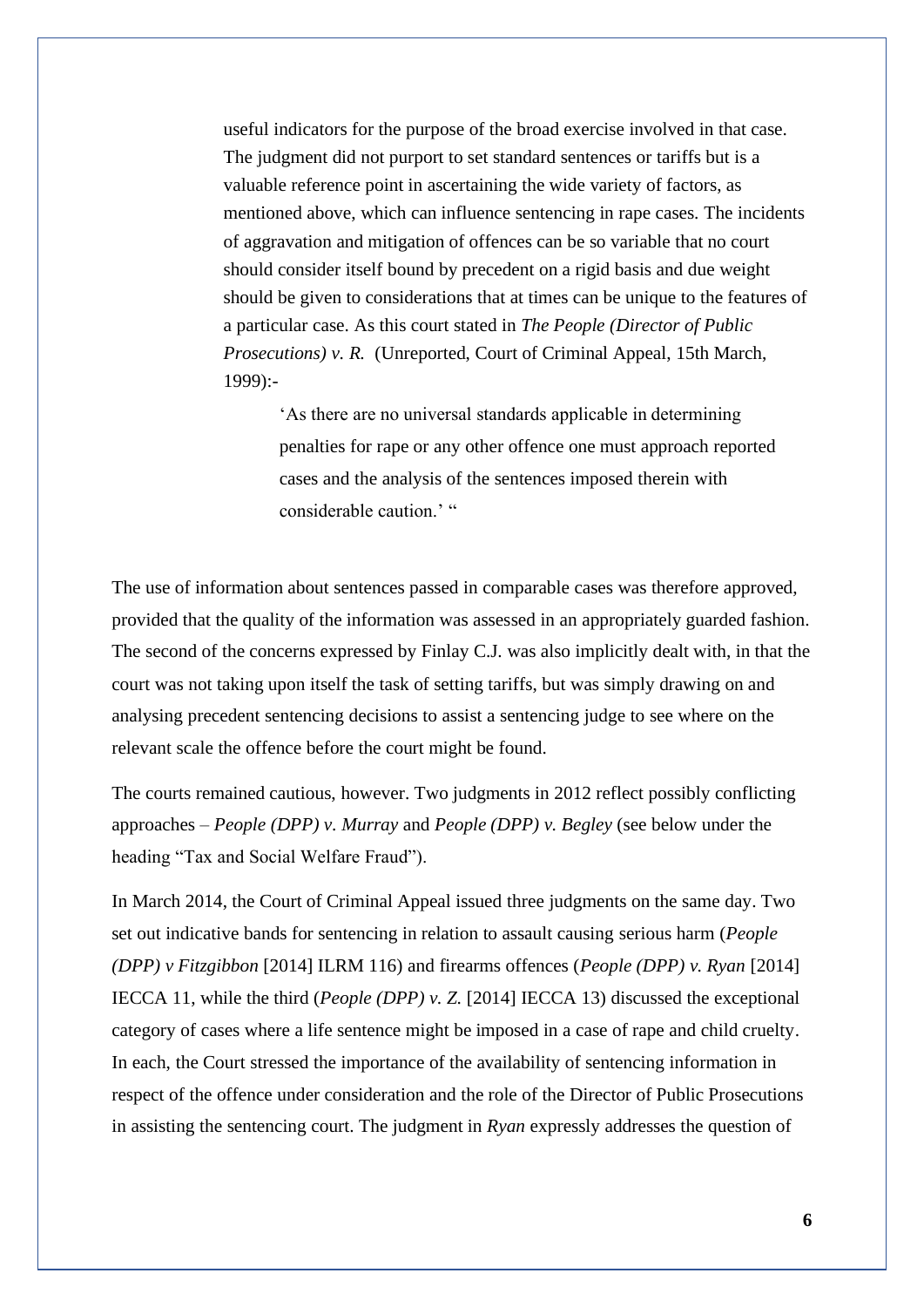the extent to which the Court had jurisdiction to give general guidance on sentencing. Having considered the rationale of *Tiernan*, the judgment continues:

"For reasons which the Court will address in due course, the first of the concerns expressed by Finlay C.J. is, at least to a material extent in respect of certain types of offences, significantly reduced today. The very detailed analysis conducted on this appeal by counsel of the various sentencing cases in respect of a like offence allows, as a matter of practice, at least general observations to be made on the view which this Court has taken of sentence for such offences. In addition, there are, increasingly, sentencing surveys and statistics available which can provide the kind of assistance which the Supreme Court did not have available to it at the time of *Tiernan*. For example, the ISIS (Irish Sentencing Information System) project provides details as to the range of sentences which are typically imposed by sentencing judges for many types of offences.

2.3 Finlay C.J. did, in the passage just cited, make clear that he doubted the appropriateness of an appellate court, such as this Court, appearing 'to be laying down any standardisation or tariff of penalty'. That was, of course, because all relevant facts as to the severity of the offence, the culpability of the accused and the circumstances of the accused need to be taken into account. In those circumstances, to attempt any standardisation of penalty would clearly be inappropriate. However, this Court does not read the judgment of the Supreme Court as precluding some broad level of guidance being given by this Court as to the range of sentences which may be appropriate for an offence under consideration on an appeal, having regard to the severity of the offence and the culpability of the accused. It clearly remains a matter for the sentencing judge to form a judgment, on all of the relevant facts, as to where on that range the offence for which the accused is to be sentenced lies. It is also clearly a matter for the sentencing judge to decide on the extent to which any aggravating or mitigating factors identified ought increase or decrease the sentence to be imposed. Thus, any such range provides broad guidance but does not seek to impose any form of standardisation of penalty. In addition, it needs to be emphasised, even at this early stage, that there will always be cases which disclose highly unusual features and which will not readily fit into any particular pattern.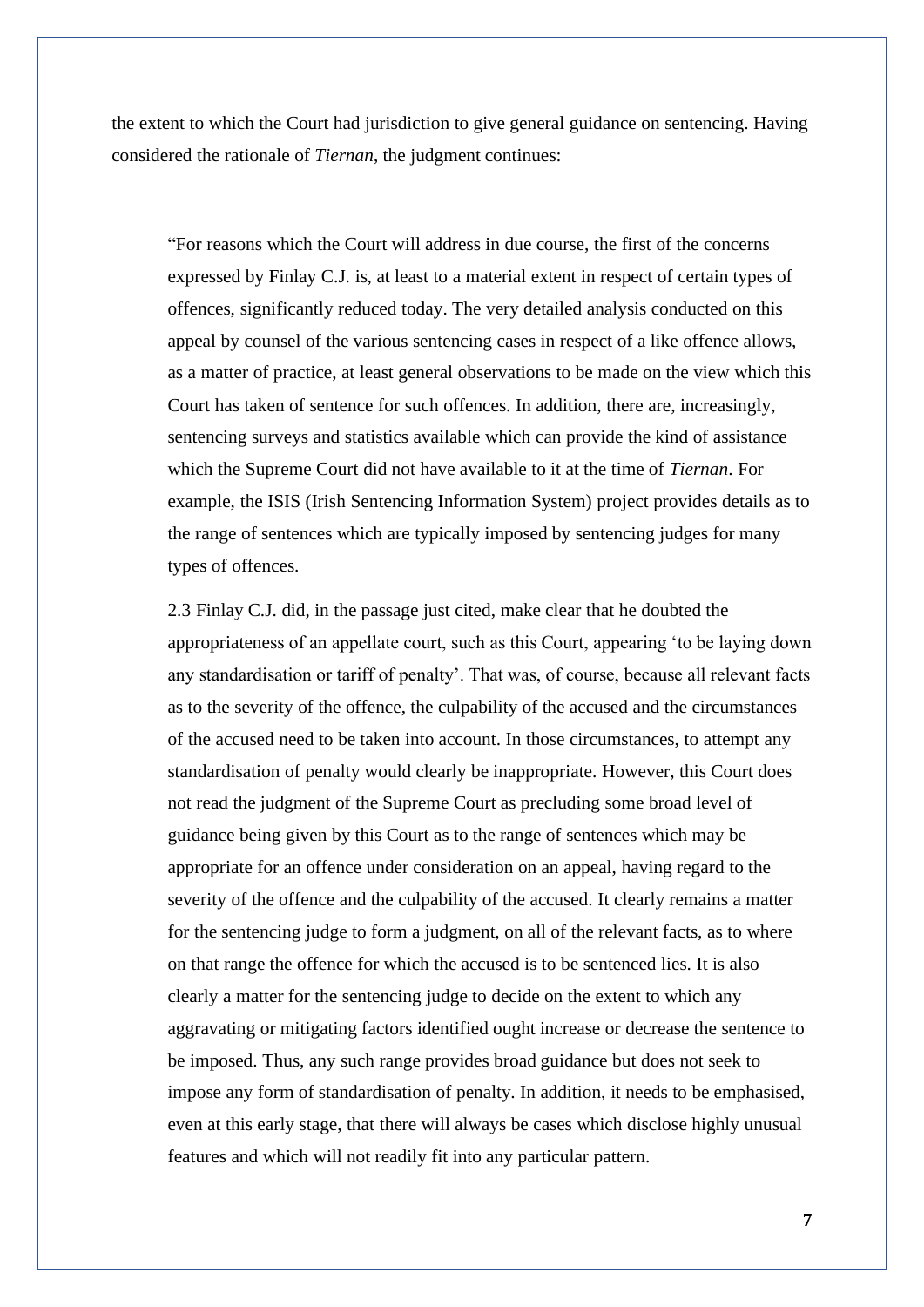2.4. Finally, it is important to emphasise that such an exercise can only legitimately be carried out if the court has, as it had in this case, the opportunity, through the industry of counsel, to conduct a comprehensive review of the views on sentences which this Court has expressed and/or has available to it detailed information of sufficient quality on the type of sentences typically imposed by sentencing judges. To attempt to give guidance without such assistance would, in this Court's view, be inappropriate. Against that background, it is next necessary to turn to the approach to sentencing which any such guidance might permit."

The Court concluded that where, as in the case under consideration, there had been a detailed analysis of many recent decisions concerning the sentence deemed appropriate for offences which might be described as at least broadly similar to the one under consideration, it might be appropriate to attempt to set out broad guidance as to the range of sentences that would ordinarily be appropriate for the offence in question across the spectrum. While allowing for the possibility of unusual cases, it was envisaged that in most cases an offence could, by reason of its gravity and the culpability of the accused, be placed appropriately placed at the lower, middle, or higher end of the range.

Edwards J. described the process by which formal guideline judgments are formulated, and the distinction between "formal" and "informal" guidance, in *People (DPP) v. O'Sullivan* [2020] IECA 331.

*"By 'formal' we mean a judgment in which the court says it is providing guidance, one in which advance notice was given of the intention to provide guidance, one in which the court attempts to review sentencing for a whole offence or for a class of offences, and one in which the parties were invited to address submissions to the court on aspects of sentencing for the offence or class of offences in question that go beyond issues arising on the facts of the case. Moreover, although it has not invariably been the case, formal guideline judgments (of which there are relatively few) have sometimes been formulated in the context of several appeals relating to sentencing for the offence or class of offences in respect of which it is intended to provide guidance being listed together for hearing purposes so as to facilitate the incorporation of a wider range of views, than might otherwise be available, in the*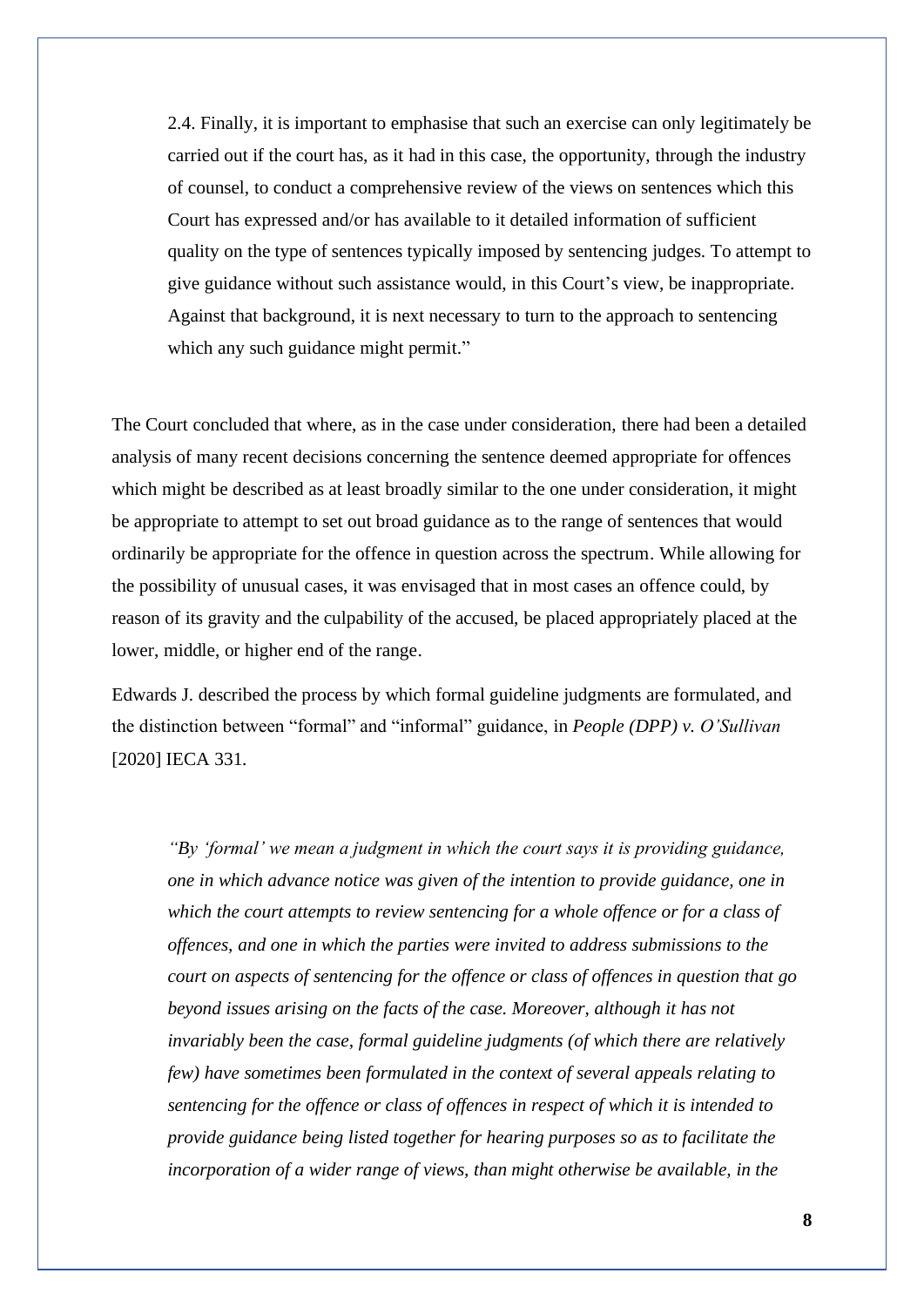*guidance to be formulated. Where this has been done individual decisions have still been rendered but with the judgment in one of the cases heard together providing the vehicle by means of which guidance for the future is provided, as well as deciding the immediate issues that fall for decision in the particular case.*

*Broadly speaking such formal guidance as has been issued by the Irish appellate courts has tended not to be prescriptive or "top down" in its approach; but rather merely descriptive of patterns based on a synthesis of previous decisions, i.e. "bottom up" in its approach, suggesting indicative ranges for the purpose of assessment if gravity,, and identifying potentially aggravating circumstances, or mitigating circumstances bearing on culpability, to be taken into account in determining the appropriate indicative range in which to locate a case.*

*Much more commonly, although still relatively infrequently, the Irish appellate courts have also seen fit to issue 'informal' guidance in a judgment that would not qualify as a 'formal' guideline judgment in the sense just spoken about. Where such informal guidance has been offered it will not necessarily be the case that the court will have given advance notice of its intention to offer guidance, or that it will have invited submissions on issues beyond those arising for decision in the case before it. Such informal guidance may only seek to address certain manifestations of the offence rather than the whole offence, and may not necessarily be comprehensive in the identification of the relevant factors. Moreover, it tends to be even more 'bottom up' in its approach than is to be found in formal guideline judgments."*

It should be noted that the Court also observed that while undue leniency reviews can be unsuitable for use as comparators, the judgments may on occasion be used for the purpose of giving informal guidance.

#### *Applying guideline judgments and comparators*

Typically, a guideline judgment will divide the available custodial sentencing options into three indicative bands or ranges (in the case of assault manslaughter there are four), on the basis of the gravity of the offence. Sentencing judges should bear in mind that the sentence ultimately imposed does **not** necessarily have to be within the range indicated by the assessment of gravity – the purpose of placing the offence within a band is to assist in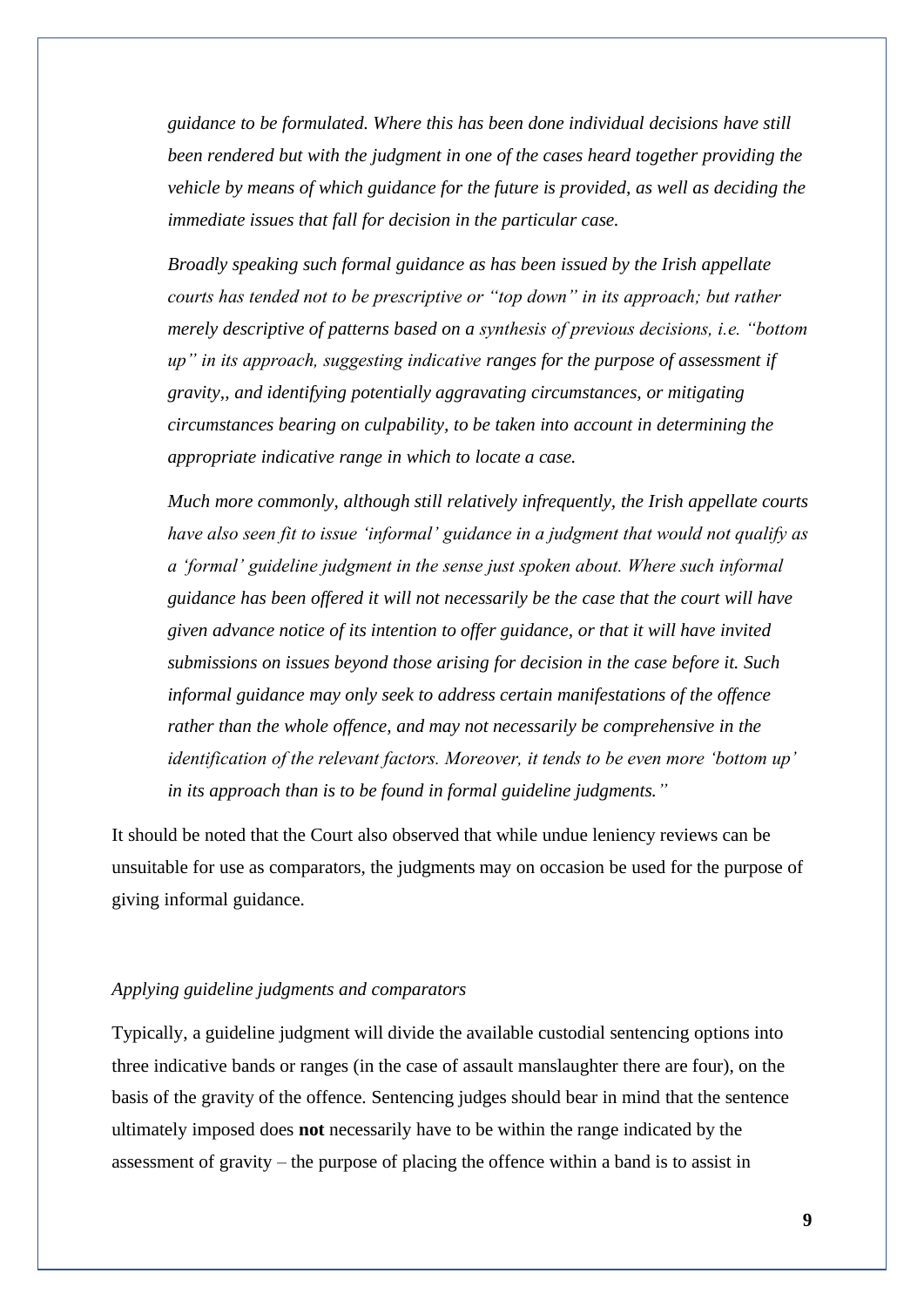selecting a **headline or pre-mitigation** sentence. The judge then goes on to consider all relevant mitigating factors.

It should also be borne in mind that if a sentencing judge seeks guidance by way of the results in comparable cases dealt with by the Court of Criminal Appeal or the Court of Appeal, caution should be used in respect of the outcome of undue leniency reviews. As the judgment in *O'Sullivan* points out, the sentence ultimately to be served by the offender may for various reasons not reflect the views of the Court of Appeal in relation to the appropriate sentence for the case.

## **Part two – the guideline judgments**

## **Assault manslaughter**

#### *Mahon [2019] IESC 24*

The appellant had been charged with murder but convicted of the lesser offence of manslaughter, in circumstances where he had produced a knife in the course of an altercation with the victim.

The judgment of Charleton J. refers to the research carried out by the Judicial Researchers' Office and to the annual report of the Irish Prison Service for 2019 (being the most recent then available) for an indication of the sentences then being served for manslaughter. Having regard to the very broad range of conduct that can arise in a manslaughter case (from intentional killing down to criminal negligence or assault without intent to kill or to cause serious injury), he considered it appropriate to offer guidance on the basis of four bands rather than three.

- (i) Worst culpability some unlawful killings can be almost indistinguishable from murder in terms of culpability. Cases involving the highest level of culpability attract an appropriate sentence of 15 to 20 years. A life sentence is possible and has been imposed in certain cases.
- (ii) High culpability cases that attract a sentence of 10 to 15 years. They tend to involve aggravating factors which may include a history of violence between the accused and the victim, callousness towards the victim, confrontation with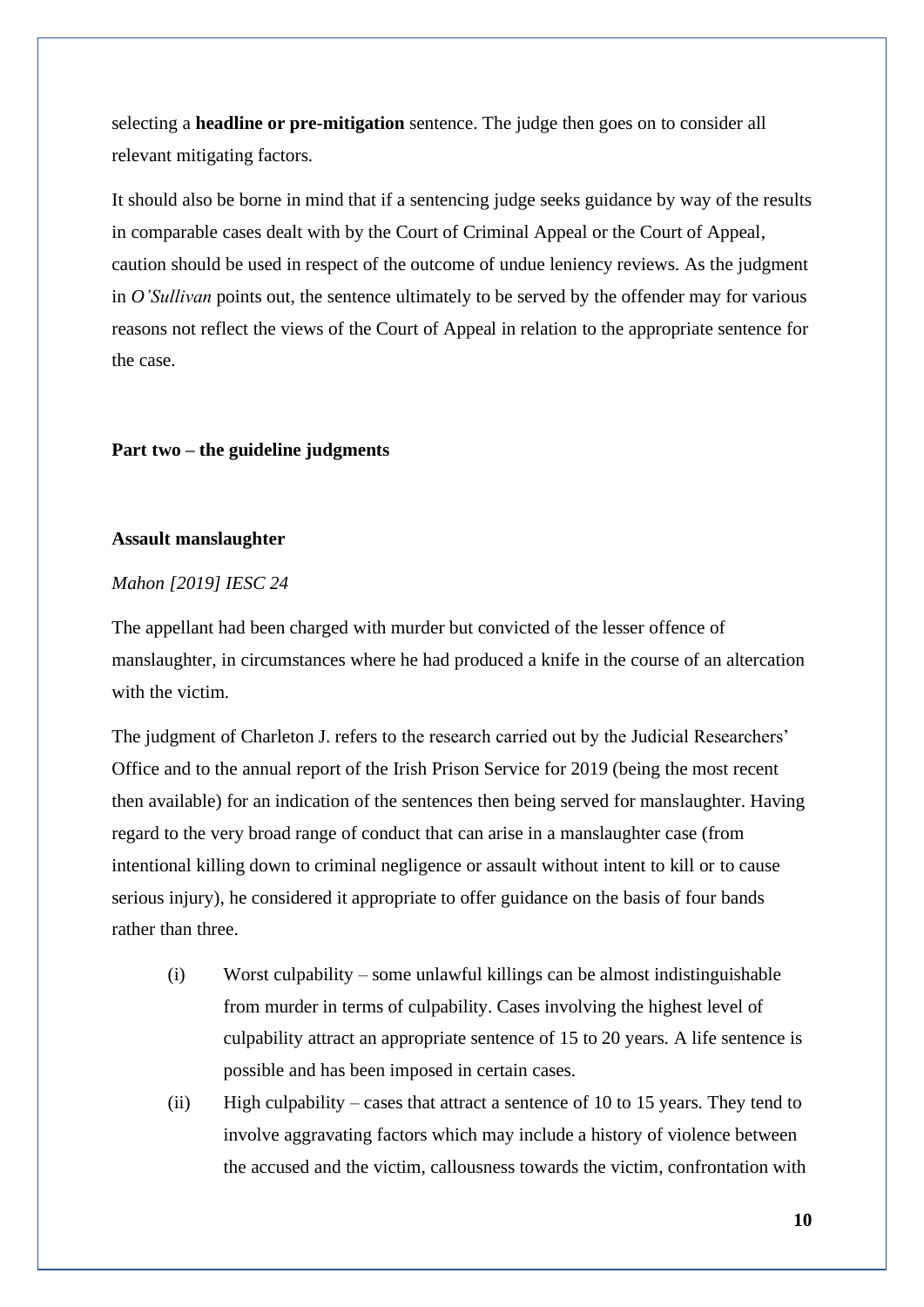a potentially lethal weapon, and death resulting from an unlawful act carrying a high risk of serious injury of which the accused was aware or ought to have been aware. Previous convictions for assault or other relevant convictions may also be a factor.

- (iii) Medium culpability the headline sentences in this category tend to be between 4 to 10 years. They include cases where the offence involves an unlawful act which would not normally be expected to result in death, and where the act was not premeditated but there is still a degree of culpability.
- (iv) Lower culpability these cases involve a sentence of up to four years. The lowest sentences within this range are imposed in cases where the accused is at fault, but the aggravating factors found in the higher ranges are absent and culpability is not especially high. Cases of diminished responsibility or extreme provocation may come into this category. Fully suspended sentences have been imposed in exceptional cases.

Charleton J. added that two factors should be regarded as substantially aggravating – the use of violence by men against women, and the production of a knife in the course of an argument.

## **Rape**

#### *Tiernan* [1988] I.R. 250

Although, as discussed above, the Court declined to set out sentence guidelines, a number of observations were offered for the assistance of sentencing judges. Finlay C.J. noted that rape, even if committed without aggravating circumstances, is one of the most serious offences in our criminal law. It is a crime that cause potentially lifelong harm, a gross attack on human dignity and bodily integrity and a violation of human and constitutional rights. As such it must attract very severe legal sanctions. The appropriate sentence for any rape is, therefore, a substantial immediate period of detention or imprisonment. It is not easy to imagine circumstances which would justify departure from that approach, and they would probably be wholly exceptional.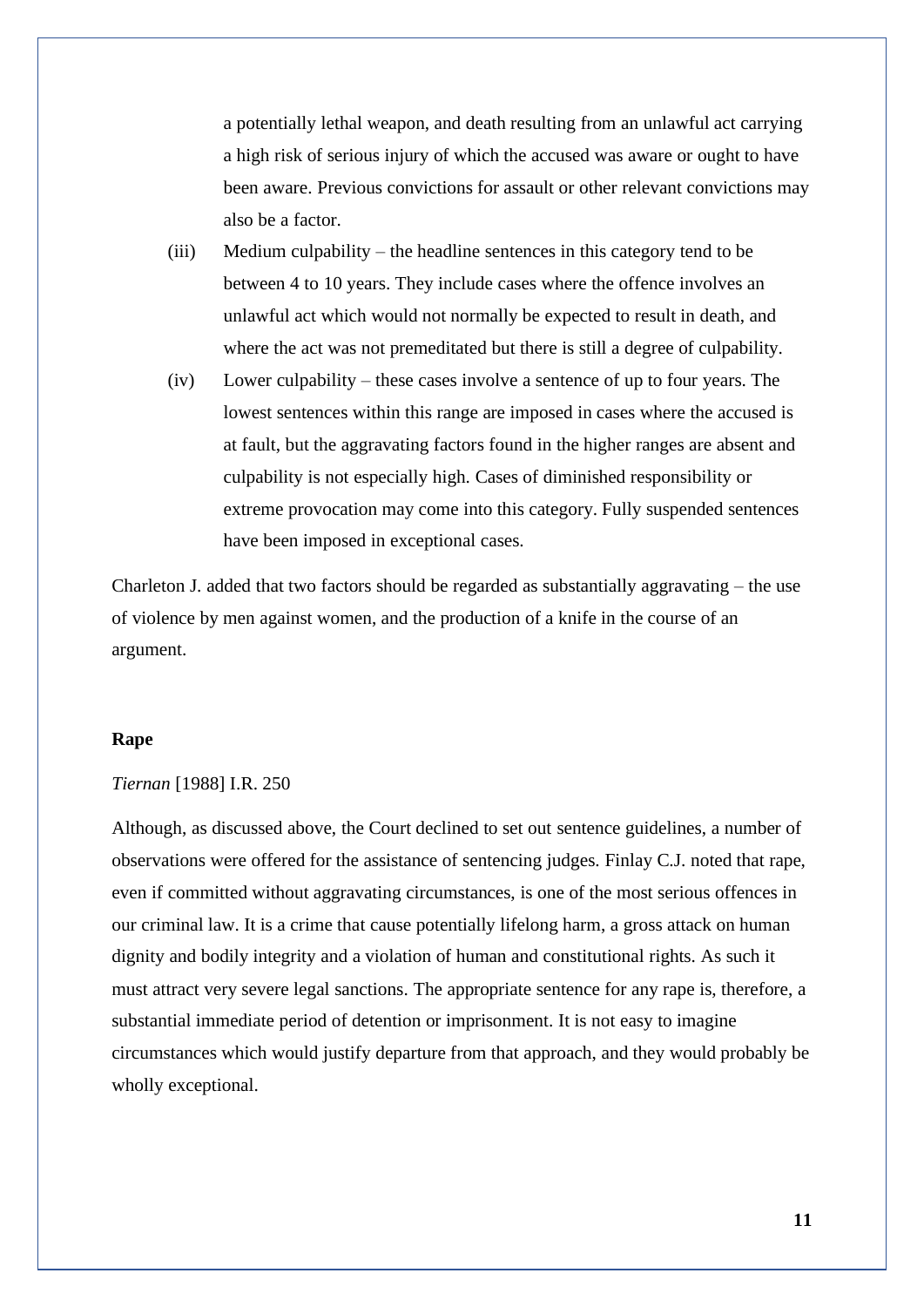## *F.E. [2019] IESC 85*

In this case the accused was convicted of raping his wife. He was also convicted of threatening to kill her, threatening to cause her serious harm, and serious assaults with a hammer on her and her mother. The various offences were committed over a period of some weeks, and part of the concern of the court, therefore, was to identify the proper approach to sentencing in that situation. The use of concurrent and consecutive sentences is discussed in this context.

The analysis of sentences for rape commences with the observation that while there is no absolute rule that a custodial sentence must be imposed regardless of a plea of guilty, it is all but inescapable and a non-custodial sentence should be wholly exceptional.

Lower level - consideration in a case where aggravating factors such as coercion or force are not at the more serious level should commence in terms of mitigation with a headline sentence of 7 years.

More serious cases – this category merits a headline sentence of 10 to 15 years. What characterises these cases is a more than usual level of degradation of the victim, or the use of violence or intimidation beyond that associated with the offence, or the abuse of trust.

Cases requiring up to life imprisonment – these cases may involve particular violence, more than usual humiliation, or the subjection of the victim to additional and gratuitous sexual perversions. Other aggravating factors are abuse of trust, abuse of a position of authority or of a position of dominance within a family, the planning of the offence, the involvement of more than one offender, tricking a victim into a position of vulnerability or abusing a disparity in age. Cases in this category may often involve a series of separate offences.

#### **Assault causing serious harm**

#### *Fitzgibbon [2014] IECCA 12*

In this case, which involved a very serious assault, counsel had produced a number of precedent decisions for consideration by the Court of Criminal Appeal. In setting out indicative bands for the guidance of sentencing courts, the Court acknowledged that the authorities to which it had been referred were, by and large, about offences at the upper end of the scale. For that reason, the guidance given in respect of the lower end of the range was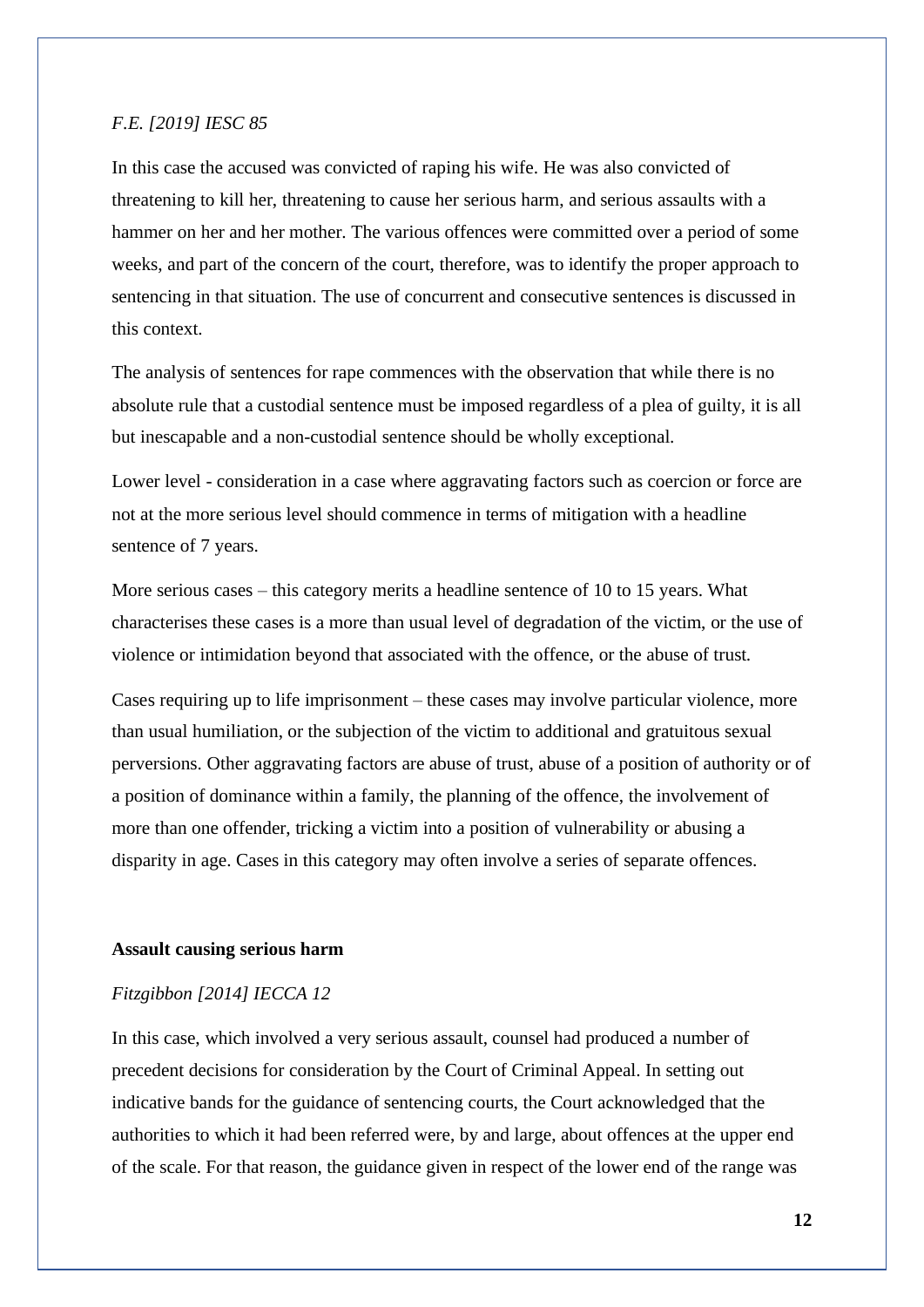necessarily tentative and was open to review in the light of further experience and information.

Subject to the caveat that there may be special or unusual features which can properly influence the sentencing judge, the first significant factor in a serious assault is identified as being the severity or viciousness of the assault. The second is the injuries suffered, although it is acknowledged that there is not always an exact correspondence between the severity of an attack and the degree of injury caused. The injuries are of greater weight where they are such as might reasonably be expected to follow from the nature of the assault concerned. The next factor is the degree of culpability of the accused – an entirely unprovoked attack is regarded more seriously than an assault arising out of an incident, particularly if the situation was not of the perpetrator's making. It is legitimate to take provocation into account. Finally, the general circumstances of the assault, including whether or not it was carried out in the context of other criminality and whether or not a weapon was used, can be an important factor.

- (i) Lower end a sentence of two to four years, before mitigating factors are taken into account.
- (ii) Middle range between four and seven and a half
- (iii) More serious seven and a half to twelve and a half

There may be exceptional cases which warrant a higher sentence including, in wholly exceptional cases, life imprisonment.

## *McGrath, Dolan and Brazil* [2020] IECA 50

These were three unconnected cases involving s.3 assault charges, in which the Director brought appeals on grounds of alleged undue leniency. In each case, the Director argued that the headline sentence identified by the trial judge was inadequate.

The Court of Appeal observed that sentencing judges might be too reluctant consider placing the pre-mitigation sentence at the maximum figure of five years. Such a starting point was not excluded in high-end s.3 assaults. Regard should be had to the overall architecture of the assault-type offences provided for in the Non-Fatal Offences Against the Person Act 1997. There could be cases where a decision whether to charge s.3 or s.4, or to accept a plea to s.3 where a s.4 charge had been preferred, would be finely balanced. Judges should not,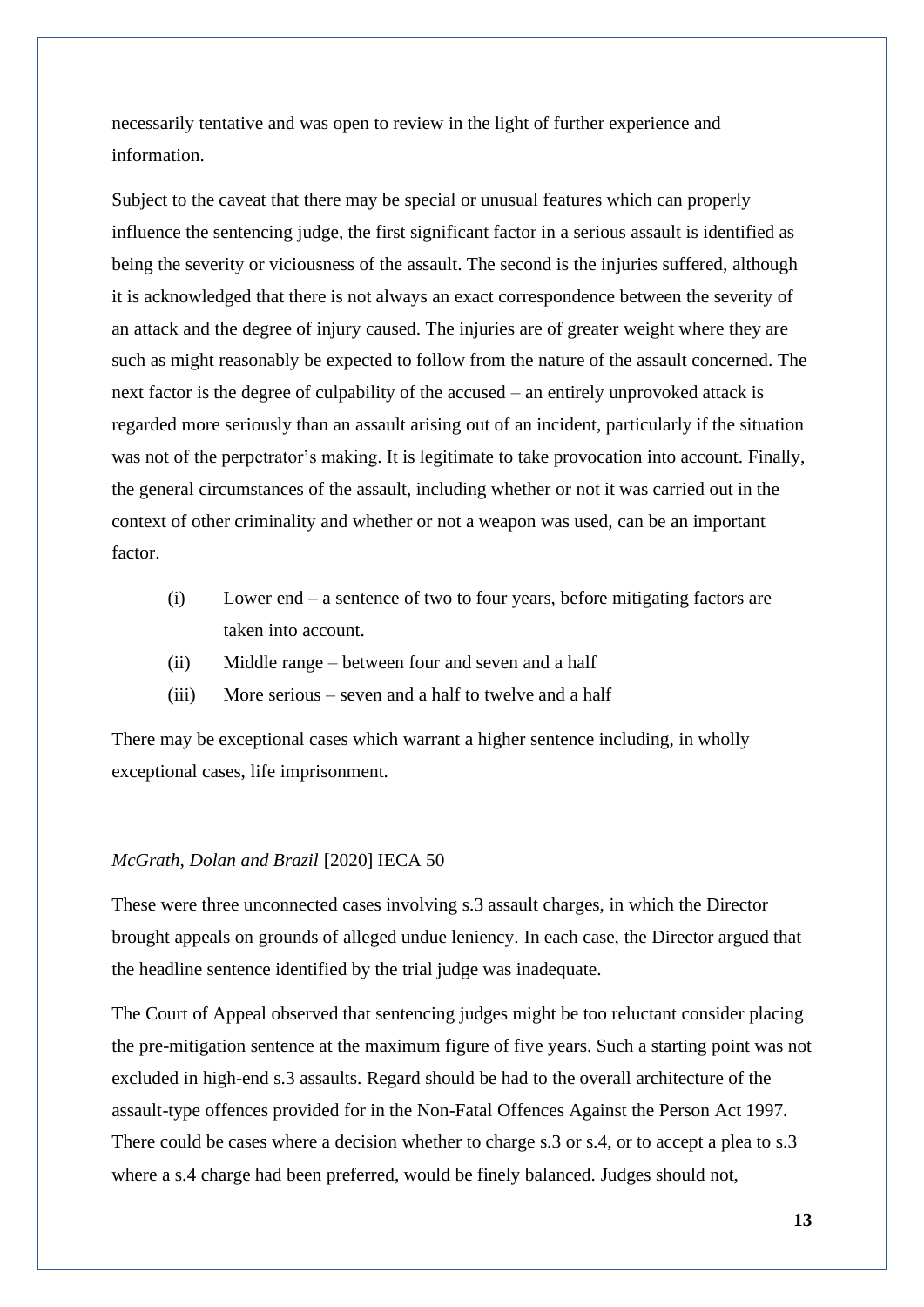therefore, operate on the basis that a starting point of five years was not available other than in exceptional circumstances.

## **Dangerous driving causing death and serious bodily harm**

The formal guideline judgment here is *People (DPP) v. Flynn* [2020] IECA 294. However, to put this decision in context, it is necessary to note that in *People (DPP) v. Stronge* [2011] IECCA 79 the Court of Criminal Appeal had declined to issue any general guidelines other than in respect of the need to bear in mind the distinction between this offence and that of manslaughter. It is also relevant to note that in *People (DPP) v. Casey* [2015] IECA 199 the Court of Appeal found a sentence of seven years to be significantly out of line with eight cases (a number of which were undue leniency reviews) decided between 2000 and 2014 that were offered by the appellant as comparators. In six of those cases there had been a sentence of less than five years, while five years was imposed in the remaining two.

## *Flynn [2020] IECA 294*

This was a case of dangerous driving causing serious bodily harm. The prosecution sought a review of a sentence of four years, with thirty months suspended, on the basis of undue leniency.

It is noticeable that all of the cases considered by the Court post-dated *Casey*. Although the Court acknowledged that most of the cases attracting headline sentences included multiple additional aggravating factors, and that it was not a properly representative survey, they shared the aggravating factors of the offender having driven while significantly intoxicated and having caused either death of life altering injuries. In each, the headline sentence had been six years or more, and a headline sentence of four years was therefore out of kilter.

The maximum sentence for this offence being ten years, the Court of Appeal divided that figure into three indicative bands of zero to three years and four months (forty months), a mid-range of up to six years and eight months (eighty months) and the higher range up to ten years (one hundred and twenty months). Where the aggravating factors of driving while significantly intoxicated and causing either death or life changing injuries are present, the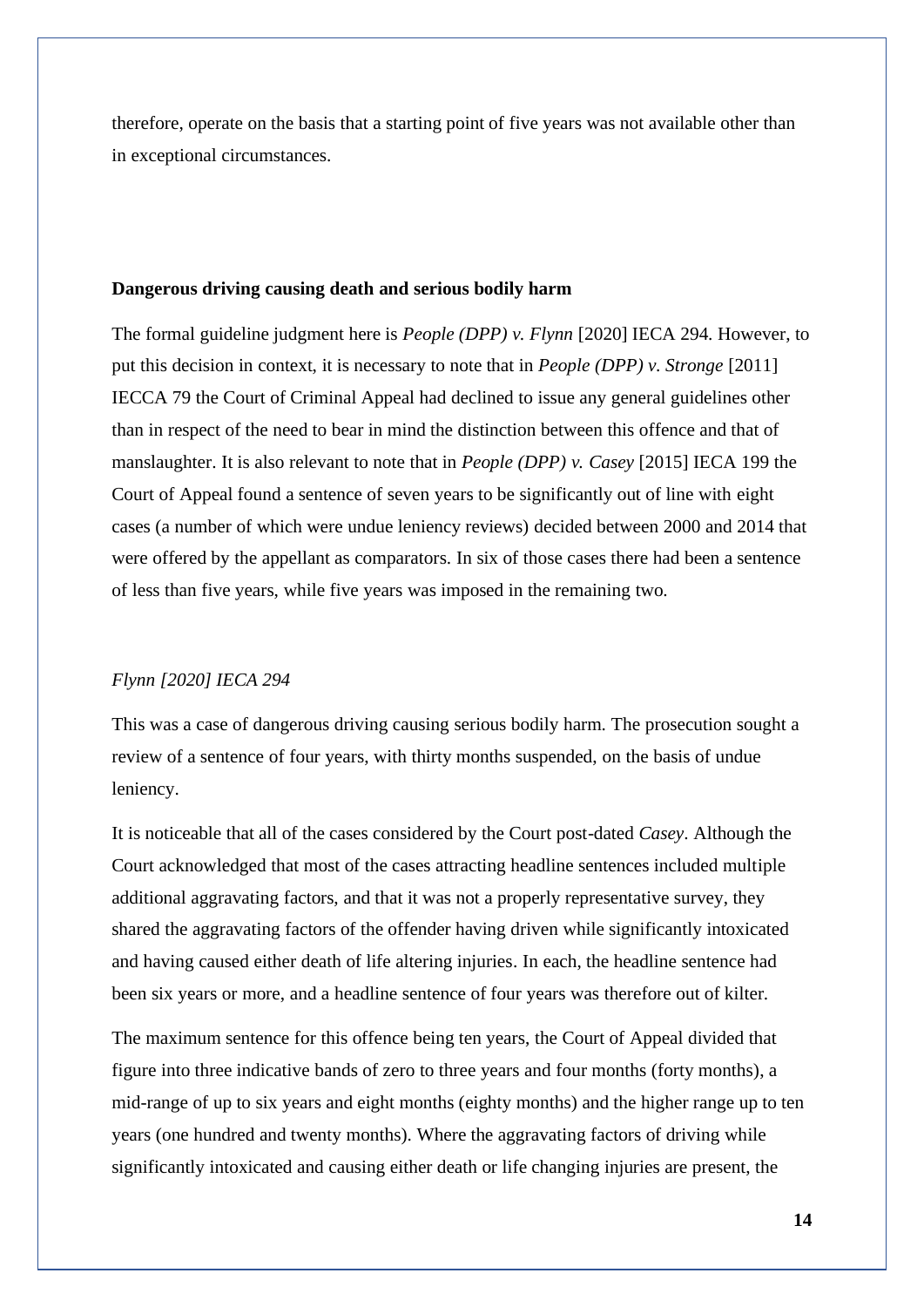headline sentence should be six or more years. Other aggravating factors include previous relevant convictions, leaving the scene, driving while disqualified, having no insurance and speeding.

#### **Possession of a firearm in suspicious circumstances**

## *Ryan [2014] IECCA 11*

Pursuant to statute, there is a presumptive minimum sentence of five years and a maximum of fourteen. The Court of Criminal Appeal examined ten cases decided over the previous six years. It also considered the offence in the context of the range of other firearms offences (the most serious of which is possession or control of a firearm with intent to endanger life – an offence carrying a presumptive minimum sentence of ten years and a maximum of life imprisonment). Having carried out this exercise, the Court concluded that the principal factors that would normally require to be taken into account were the nature and quantity of the firearms concerned, the extent to which it had been produced or brandished in a way giving rise to concern that it would be used, the extent to which possession was linked with criminality generally or to specific and personal circumstances, and any circumstances concerning the culpability of the accused.

Having regard to the statutory presumptive minimum sentence of five years, an offence at the lower end of the range ought to attract a sentence of five to seven years (before adjustment for mitigation). The middle of the range is seven to ten, and the upper end is ten to fourteen.

## **Defilement**

#### *J. McD.* [2021] IECA 31

This judgment is in the informal guidance category, as the Court of Appeal did not consider that it had sufficient data to give formal guidelines.

The offence of defilement of a child under the age of 15 (s.2(1) of the Criminal Law (Sexual Offences) Act 2006) carries a potential sentence of up to life imprisonment. The Court noted, as it had previously, that where the legislature has provided for that range most cases will fall at some point on an effective 15 year spectrum. The three generally applicable ranges are 1-5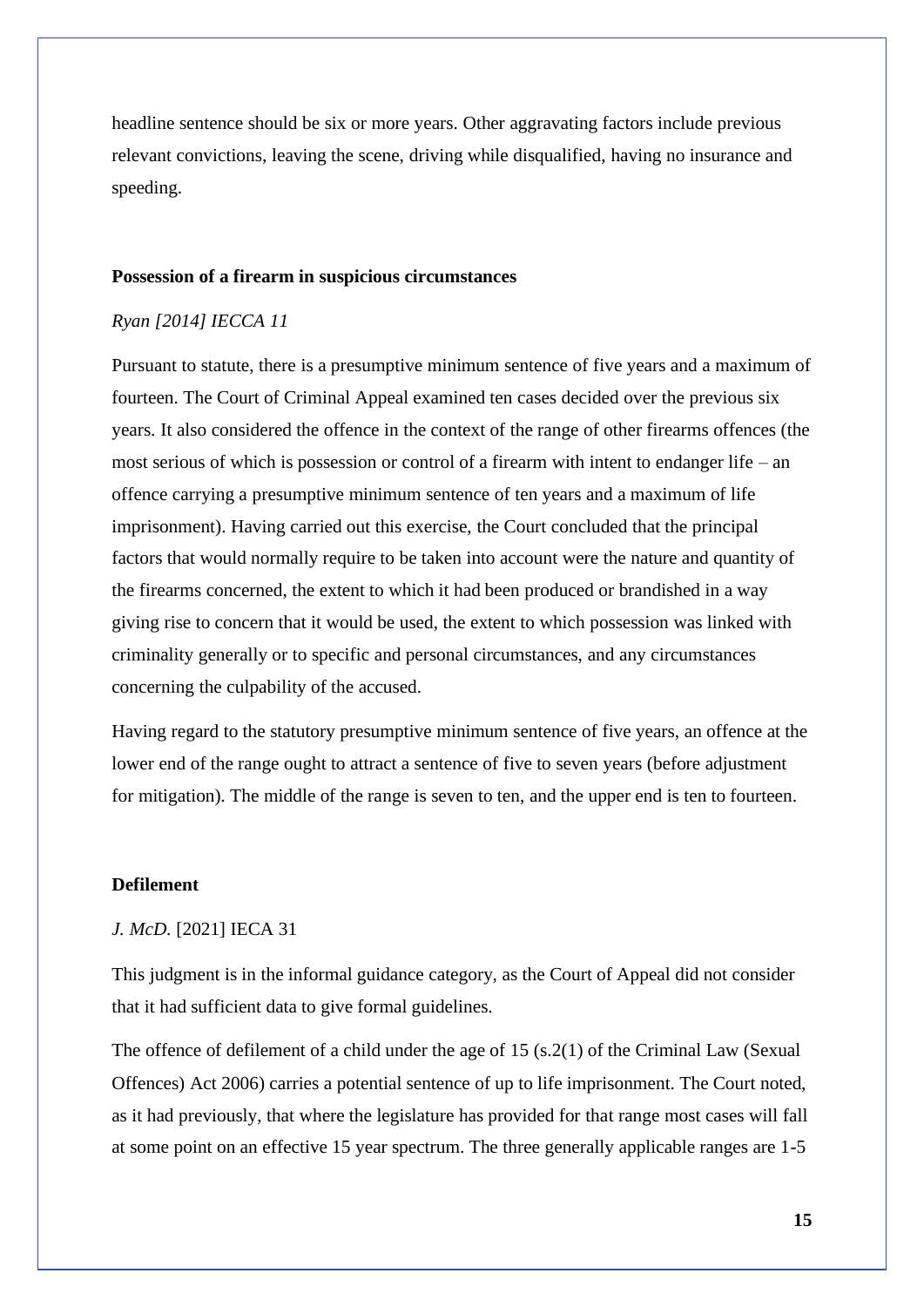years, 5-10 years and 10-15. Truly egregious cases will be over 15 years, and may be up to life, but these will be rare.

The Court considered that it could safely say that defilement offences not involving seriously aggravating circumstances would in general merit a headline sentence in the low range.

If the parties are in the same age range, consent may be relied upon as a mitigating factor.

The seriously aggravating factors include force or coercion (including blackmail-type behaviour); abuse of a dominant position; exploitation of power; multiple instances of offending over a prolonged period; causing significant harm, suffering, degradation or humiliation beyond that intrinsic to the basic violation; exploitation of a known vulnerability; gross breach of trust and recording by film or photography. The last-mentioned practice is a very serious aggravating factor because it is a further violation that (regardless of motivation) increases the culpability of the offender and adds to the harm done to the victim.

## **Child pornography**

Note – the two cases referred to here were decided prior to the amendment of s. 6 of the Child Trafficking and Pornography Act 1998 by s.14 of the Criminal Law (Sexual Offences) Act 2017. However, the statutory sentence limits were not amended.

#### *Loving* [2006] 3 IR 355

This was only the second case of possession of child pornography (contrary to s. 6 of the Act) that had come before the Court of Criminal Appeal. The first had been an appeal from the Central Criminal Court, where the offence of possession had been accompanied by one instance of rape and the filming and recording of sexual acts against children. The Court did not, therefore, have a body of precedent decisions of its own, but it did take account of fourteen cases, dealt with in the Circuit and District Courts, that had been reported in the Irish Times between January 2003 and February 2006. It also considered the judgment of the English Court of Appeal in *R. v. Oliver* [2003] 1 Cr. App. R. 28, where that court had given guidance on the levels of seriousness in respect of images of child pornography. The levels are:

1. Images depicting erotic posing with no sexual activity;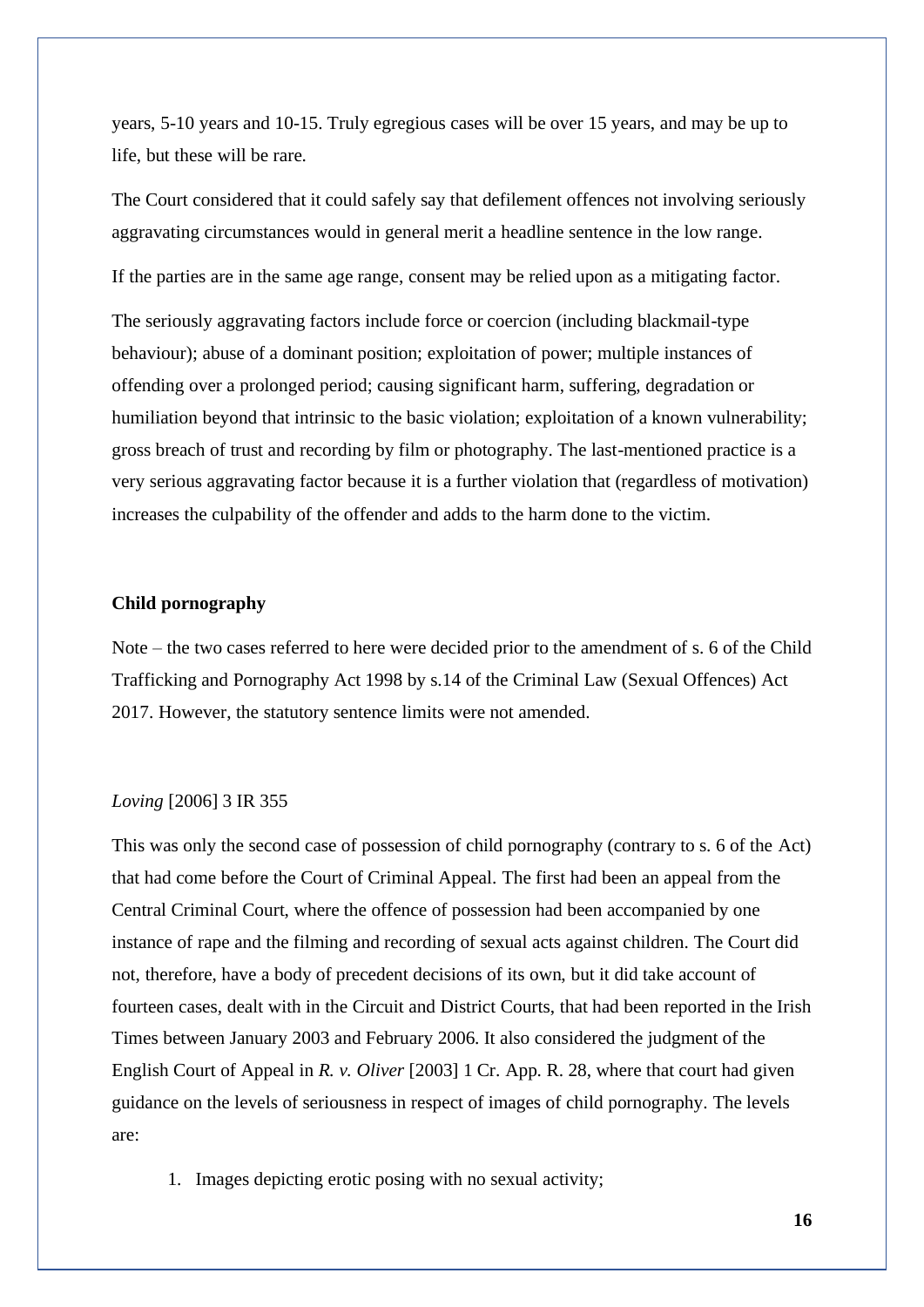- 2. Sexual activity between children solo or masturbation as a child;
- 3. Non-penetrative sexual activity between adults and children;
- 4. Penetrative sexual activity between children and adults;
- 5. Sadism or bestiality.

The Act provided for a maximum sentence on summary conviction of one year, and five years on indictment. The Court of Appeal noted that since the offence was triable either way, it followed that the Oireachtas did not intend that every offence of possession must automatically attract a penalty of more than one year.

When dealing with such a case, it was necessary to consider the individual offence. The factors to be taken into account were – the seriousness and number of the images, the circumstances and the duration of the activity leading to possession of the images (including any interaction with, for example, alcohol abuse), whether the images had been paid for or shared with others including with children, and whether there were any linked offences against children.

In *People (DPP) v. O'Byrne* [2013] IECCA 93 the Court of Criminal Appeal observed that the phenomenon of internet child pornography was still relatively new and that the sentencing of persons convicted of possession was "not a well worn or well lit path". The Court endorsed the guidance given in *Loving*, and emphasised the significance of the possibility of a suspended sentence in a case where the accused took responsibility for his offending and was willing to engage in appropriate therapy. It also endorsed the use of the levels of seriousness set out in *Loving*.

#### **Robbery**

The formal guideline judgment in this area is *People (DPP) v O'Sullivan* [2020] IECA 331. However, the judgment in *O'Sullivan* refers extensively to that in *People (DPP) v. Byrne* [2018] IECA 120.

*Byrne* was an undue leniency review, and was one of the cases heard together by the Court of Appeal for the purpose of producing the *Casey and Casey* guideline judgment in respect of burglary (see below). The accused in *Byrne* had been sentenced for one robbery as well as burglary and aggravated burglary. In discussing the appropriate sentence for the robbery, the Court noted that while the available options ranged from non-custodial sentences up to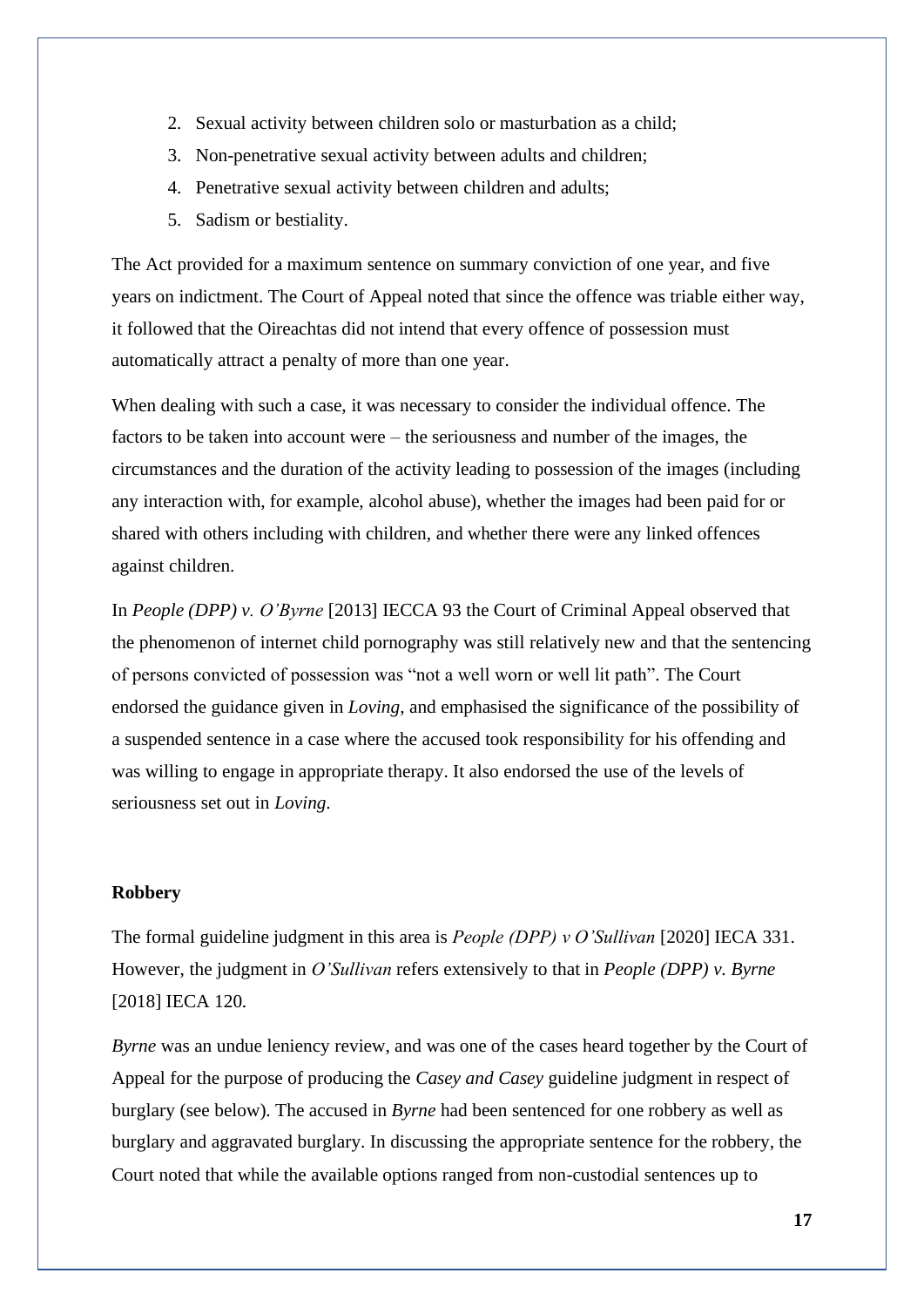imprisonment for life, the practical reality was that the range of custodial sentences capped out at around fifteen years for all but the most exceptional cases. The low range, therefore, was zero to five years, the mid-range six to ten, and the higher range eleven to fifteen years.

In *O'Sullivan*, the Court stated that the judgment in *Byrne* should be seen as important informal guidance in respect of robbery, heavily influenced by the approach adopted in respect of sentencing for burglary and aggravated burglary. The indicative bands set out in *Byrne* were approved.

However, it was noted that *Byrne* had offered little guidance on the weight to be attributed to different aggravating factors. The Court expressed broad agreement with the analysis of those factors in O'Malley on *Sentencing Law and Practice* (3rd ed.). In summary, use of a knife or other weapon will bring the offence into the mid-range or higher, especially where any appreciable level of violence is inflicted and irrespective of the value of any property taken. Carefully planned robberies, often involving a number of participants clearly willing to use serious violence, will also be at the high end of the middle range. Carrying out a series of robberies over a short period of time, involving the cumulative infliction of a good deal of injury or damage, will have the same consequence, as will carrying out robberies in shops or other premises where a number of people are traumatised.

Cases at the lower end of the scale will involve the threat, but not use, of violence, where the property taken was not of great value and there was no severe or lasting impact on the victim.

Cases in the highest range will, as a rule, involve the actual or planned taking of a very significant amount of money or valuables. However, the value is not the sole factor that would place the robbery in the top range. The infliction of serious or life-threatening injuries, the targeting of an elderly or vulnerable victim, confrontation with gardaí arriving at the scene, or being instrumental in the loss of life are all factors that may bring the offence into the highest category.

## **Burglary**

# *Casey and Casey* [2018] IECA 121

The Court identified a number of factors as aggravating – the planning of the burglary; the targeting of residential dwellings of persons known to be vulnerable; confrontation with an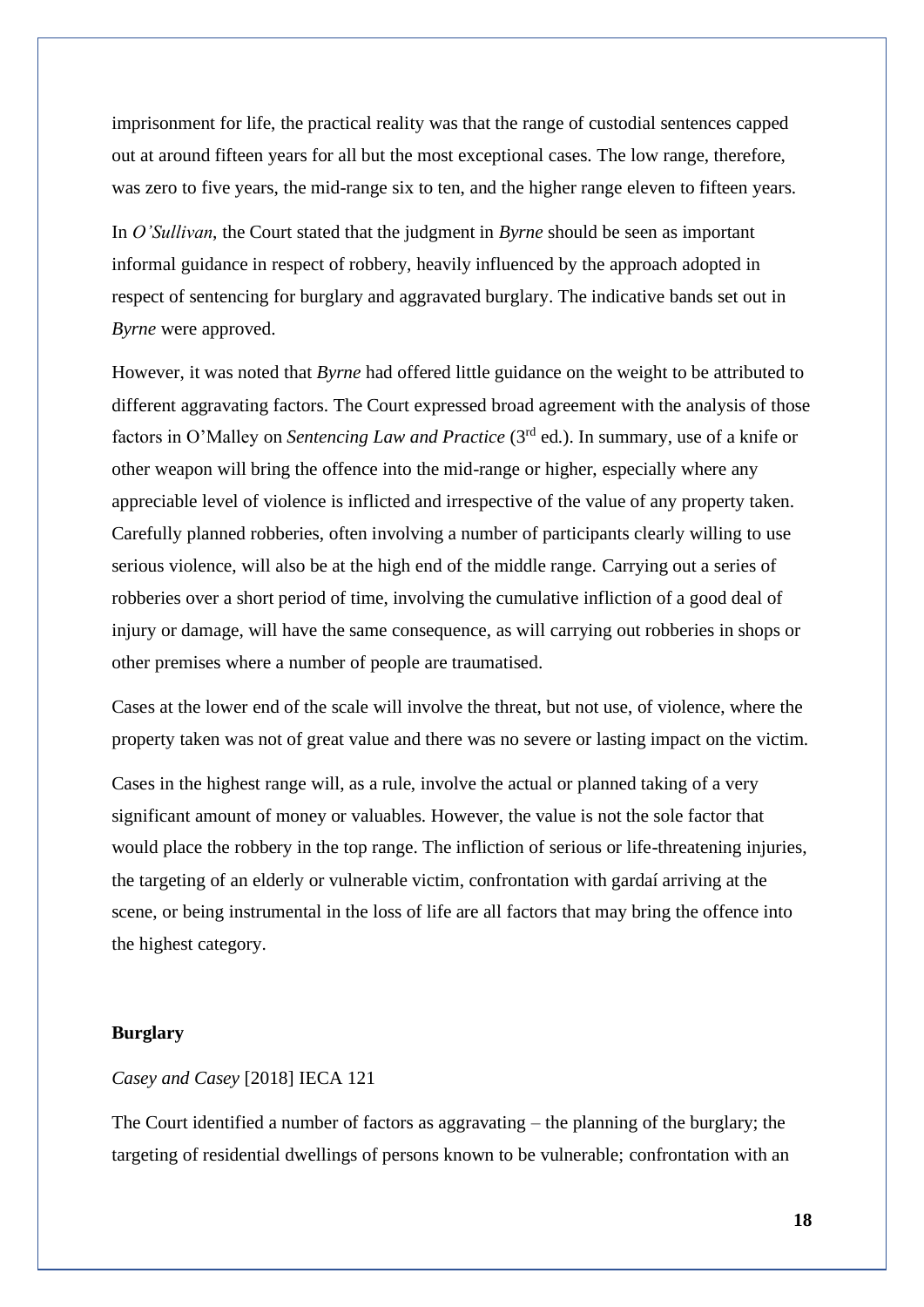occupant (particularly if the confrontation is aggressive and/or violence is used); entry into a premises without ascertaining whether or not it is occupied (since the likelihood of confrontation thereby increases); taking an item such as a carving knife to use as a weapon; ransacking a dwelling; any injury caused to the victim (whether physical or psychological); the taking of items of significant monetary value (judged from the perspective of the victim) or sentimental value; and relevant previous convictions.

Where a number of these factors are present, the offence will be in at least the middle range, and usually above the mid-point. The presence of a considerable number of factors, or of one or more factors in a particularly serious form, will raise the case to the highest category.

Mid-range offences merit pre-mitigation sentences in the range of four to nine years, and cases in the highest range nine to fourteen years. However:-

"The Court recognises that the circumstances surrounding individual offences can vary greatly, and that is so even before one comes to consider the circumstances of the individual offender. While a consistency of approach to sentencing is highly desirable, it is not to be expected that there will be a uniformity in terms of the actual sentences that are imposed. There are just too many variables in terms of the circumstances of individual offences, but even more so in the circumstances of individual offenders, for that to happen. Again, the Court recognises that there is no clear blue water between the ranges. Often the most that can be said is that an offence falls in the upper mid-range/lower higher range. In many cases whether an offence is to be labelled as being at the high end of the mid-range or at the low end of the high range for an offence is often a fine call. The judge's legitimate margin of appreciation may well straddle both. In that event, how it is labelled may in fact not impact greatly on the sentence that will ultimately be imposed."

## *Sentencing for multiple offences*

The Court made some general observations in *Casey and Casey* about sentencing in a case where multiple offences have been committed in the course of a "spree", stating that it was desirable that the sentencing court should take account of the overall gravity of the offending conduct viewed globally.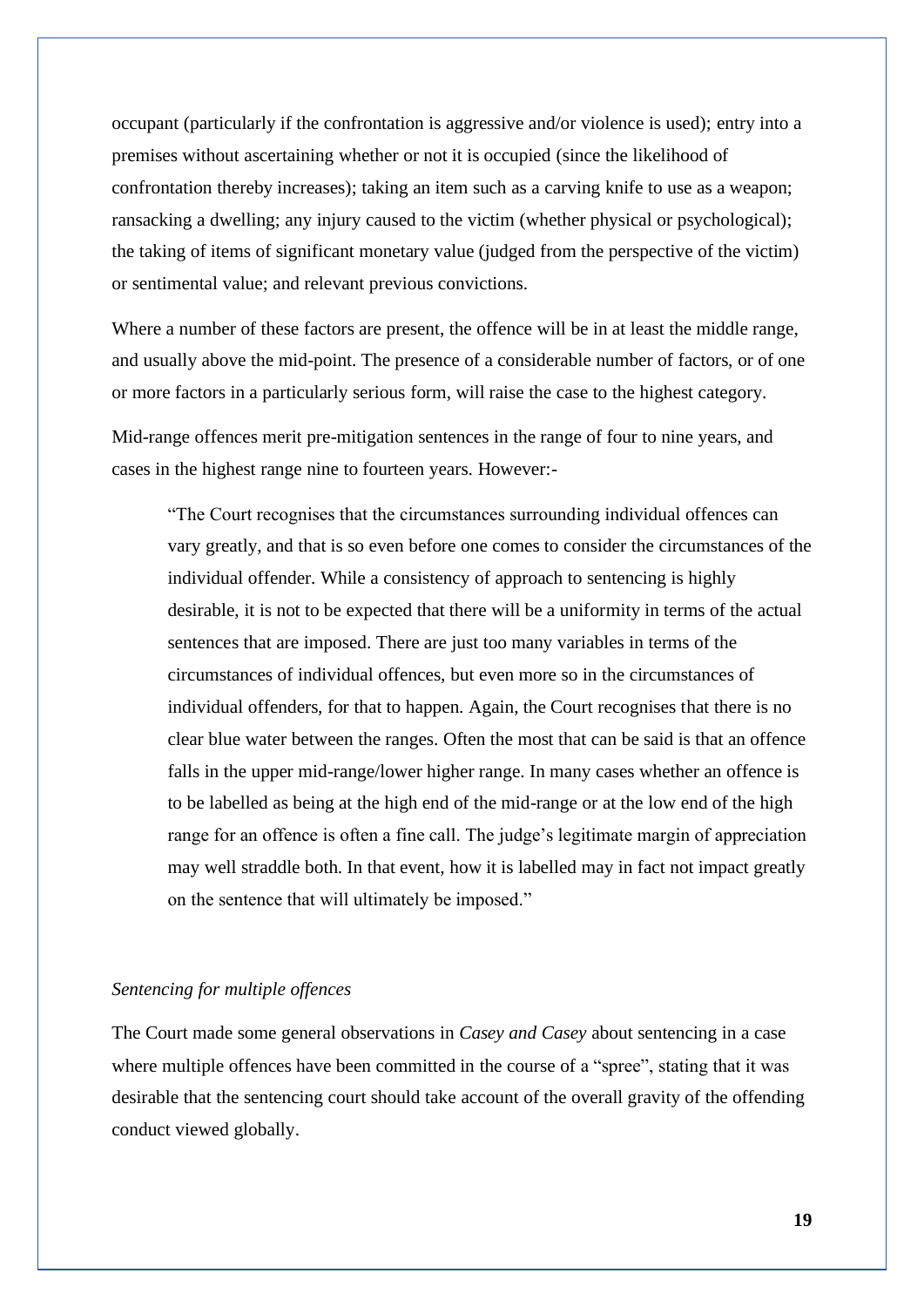"Where a court is sentencing for multiple offences committed in a spree, the fact that they were committed in a spree should be regarded as an aggravating factor. That it was part of a spree renders the gravity of each offence more serious and the overall offending conduct must consequently be regarded as more serious than any individual offence considered in isolation. There are a number of ways in which this increased gravity can be reflected. The first is to impose proportionately higher sentences for each individual offence and simply make them all concurrent. The second is to assess gravity in respect of each individual offence without reference in the first instance to the fact that they were committed in a spree and then, having done so, to at that point seek to reflect the aggravating circumstance of the spree by having recourse to at least some degree of consecutive sentencing. However, going further and nominating a global headline sentence, while certainly possible, complicates the sentencing process…"

The first issue with the identification of a global headline was that ultimately there had to be an individual sentence for each individual offence, or at the very least a sentence or sentences for one or more offences with others taken into consideration. The latter is not considered to be desirable (since it is always possible that the conviction on which sentence is passed might be overturned on appeal). The provision that permits offences to be taken into account was intended to relate to matters that had not yet been charged, rather than convictions. Another problem is that taking offences into account may give the impression, both to the offender and to a relevant victim, that the offender is in some respect getting a "free ride".

On the other hand, the Court did consider it to be open to the sentencing court to determine, in the first instance, a global pre-mitigation sentence reflective of the overall gravity of the offending provided that the totality principle was respected. This requires an acute focus on proportionality at each stage. Using the global figure as a reference point, the court must then assess the gravity of each individual offence and use a combination of consecutive and concurrent sentences to ensure that the cumulative total aligns with the global figure, by making adjustments up or down as required. Appropriate discounts should then be applied to each individual sentence to reflect mitigation. If left in any doubt, the judge should step back and consider whether the final figure requires further adjustment in the interests of proportionality.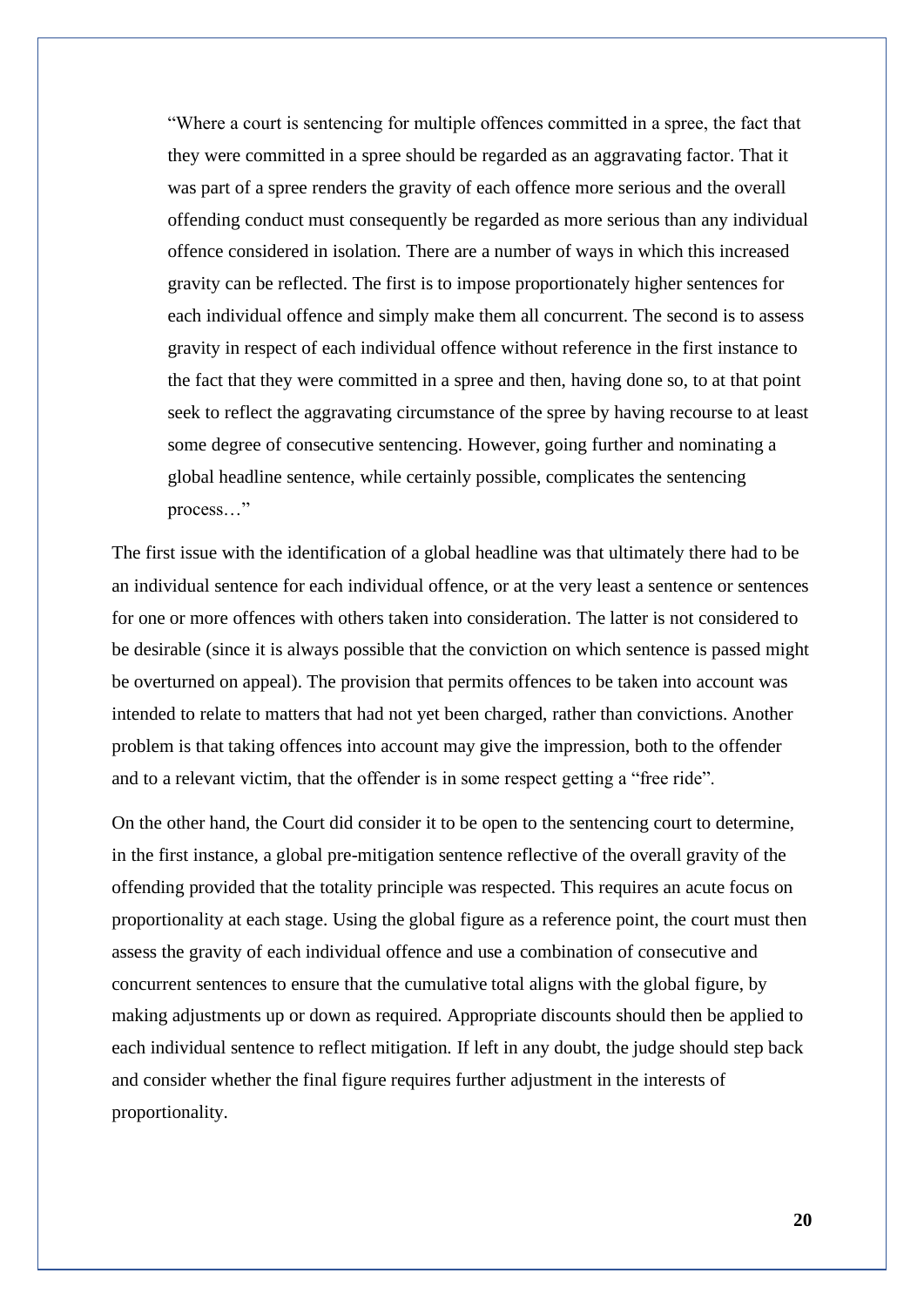## **Drug offences – cannabis cultivation and s.15A**

## *Samuilis [2018] IECA 316*

The evidence was that the appellant was an organiser, but not in overall charge, of a cannabis growing operation.

The Court of Appeal considered a number of decisions relating to "grow houses". It was noted that where the plants found are not mature, they have only a potential, rather than actual, market value. Accordingly, where a charge under s.15 or s.15A is not appropriate, it is usual to prefer a charge of cultivation contrary to s.17 of the Misuse of Drugs Act 1977, as amended. Where they are mature, such a charge may be laid in addition to the charge of possession for the purpose of sale or supply. The Court found that this distinction was not material to sentence.

*"What can be taken from this review is that persons involved in grow house operations…generally fall into three categories in terms of their involvement and consequently their culpability. There are principal or top tier organisers who fund and orchestrate the setting up of the operation, and the sale and distribution of the produce, and who get to keep and enjoy the profits earned. Such persons will be regarded as having a high level of culpability. Then there are the second tier managers, who provide logistical and supervisory support, usually receiving a substantial fee for their efforts, although not sharing in the ultimate profits. The culpability of persons in this category will usually be located in the mid-range. Finally, there are low level operatives/gardeners who frequently are economic migrants, usually of foreign nationality, who are exploited due to their poverty, and low level of education and sophistication; or, worse still, they are persons trafficked illegally into the country as virtual slaves specifically to fulfil the gardening role, and who receive very little remuneration, if any at all. The culpability of persons in this category will generally be regarded as falling within the low range."*

The Court added that the scale and sophistication of a grow house operation was clearly a relevant factor in assessing gravity, as was the value of any actual drugs or mature/harvestable plants seized and the potential value of any immature plants.

Where a s.15A charge is preferred, gravity should be assessed in the first instance without reference to the presumptive minimum sentence. Mitigation is then applied to the headline or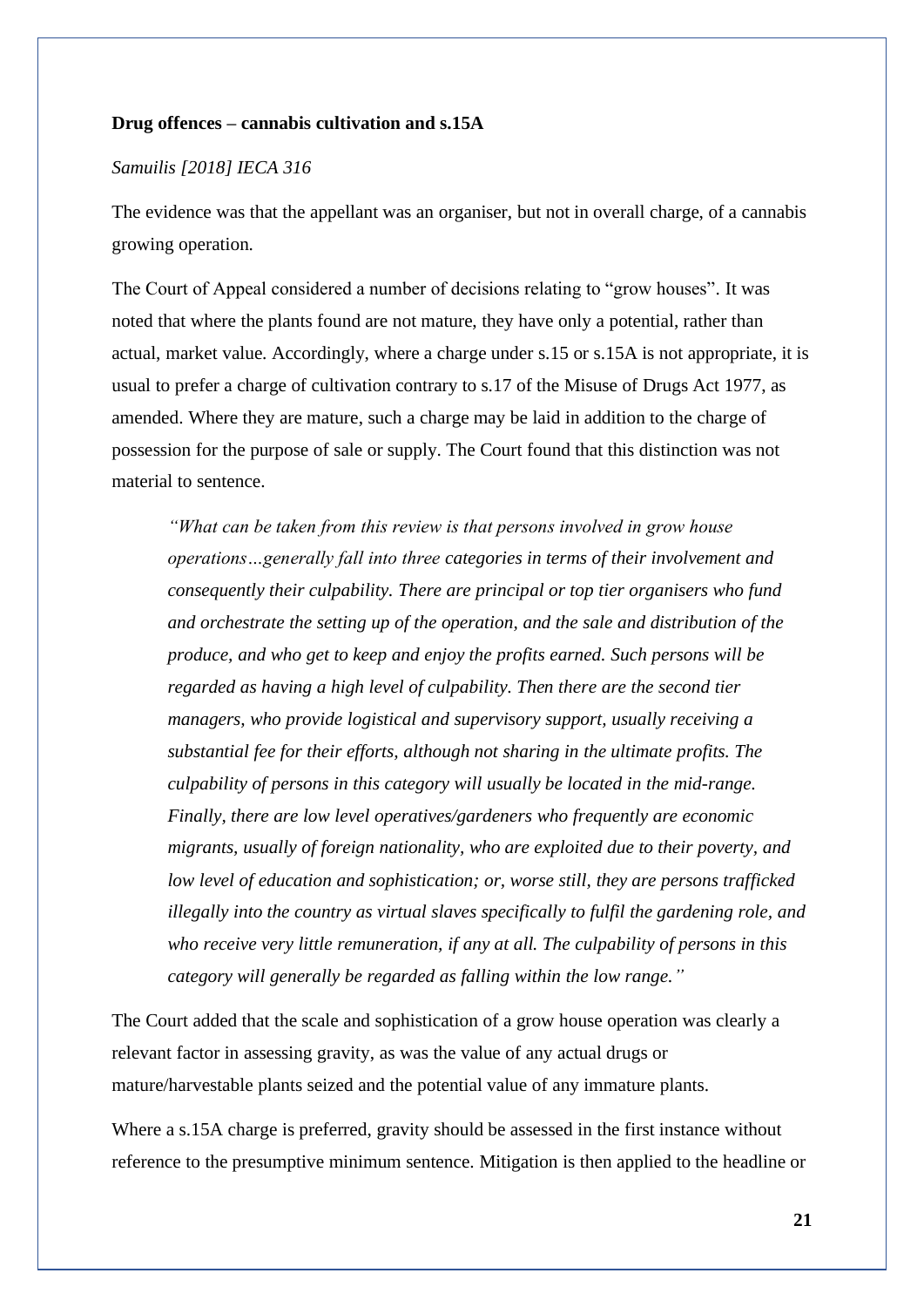pre-mitigation figure arrived at. It is only if the figure ultimately arrived at falls below the presumptive minimum that the sentencing court must consider whether there are exceptional and specific circumstances which would render it unjust to impose that presumptive minimum. If not, the minimum sentence must be imposed.

The Court stated that in the great majority of s.15 and s.15A cases the effective maximum sentence was about fifteen years (apart from truly egregious cases where higher sentences might be justified). It then divided the fifteen-year range into three categories to provide for a low range of zero to five years, a mid-range from five to ten years and an upper range of ten to fifteen years.

## *Sarsfield [2019] IECA 260*

In this appeal the Court of Appeal requested submissions as to the circumstances in which a court would or would not be justified in departing from the presumptive minimum sentence provided for an offence contrary to s.15A of the Misuse of Drugs Act 1977 as amended. A detailed survey of cases dealt with in the Court of Appeal and its predecessor Court of Criminal Appeal was presented, with the results being set out in the judgment in tabular form. The information before the court suggested that the average sentence for cases involving a value exceeding  $\epsilon$ 1m was nine years with some part suspended. The average effective sentence was six and three-quarter years.

(The Court noted that it was necessary to exercise some caution in respect of such a survey, since by definition it concerned only cases where one side or the other felt that the Circuit Court sentence was not appropriate.)

The Court identified some additional difficulties in addressing sentencing in this area and its observations were, accordingly, tentative. As it said, comparators are at their most useful when one is comparing "headline", or pre-mitigation, sentences with each other. However, the Oireachtas had nominated a sentence that was, presumptively, to be actually served. If the appropriate sentence as identified by the sentencing court was at or in excess of that nominated figure, nothing further was required. If the sentence being contemplated was below the presumptive minimum, it was necessary for the court to address that issue and consider whether the imposition of the presumptive minimum sentence would, in the circumstances of the case, be unjust.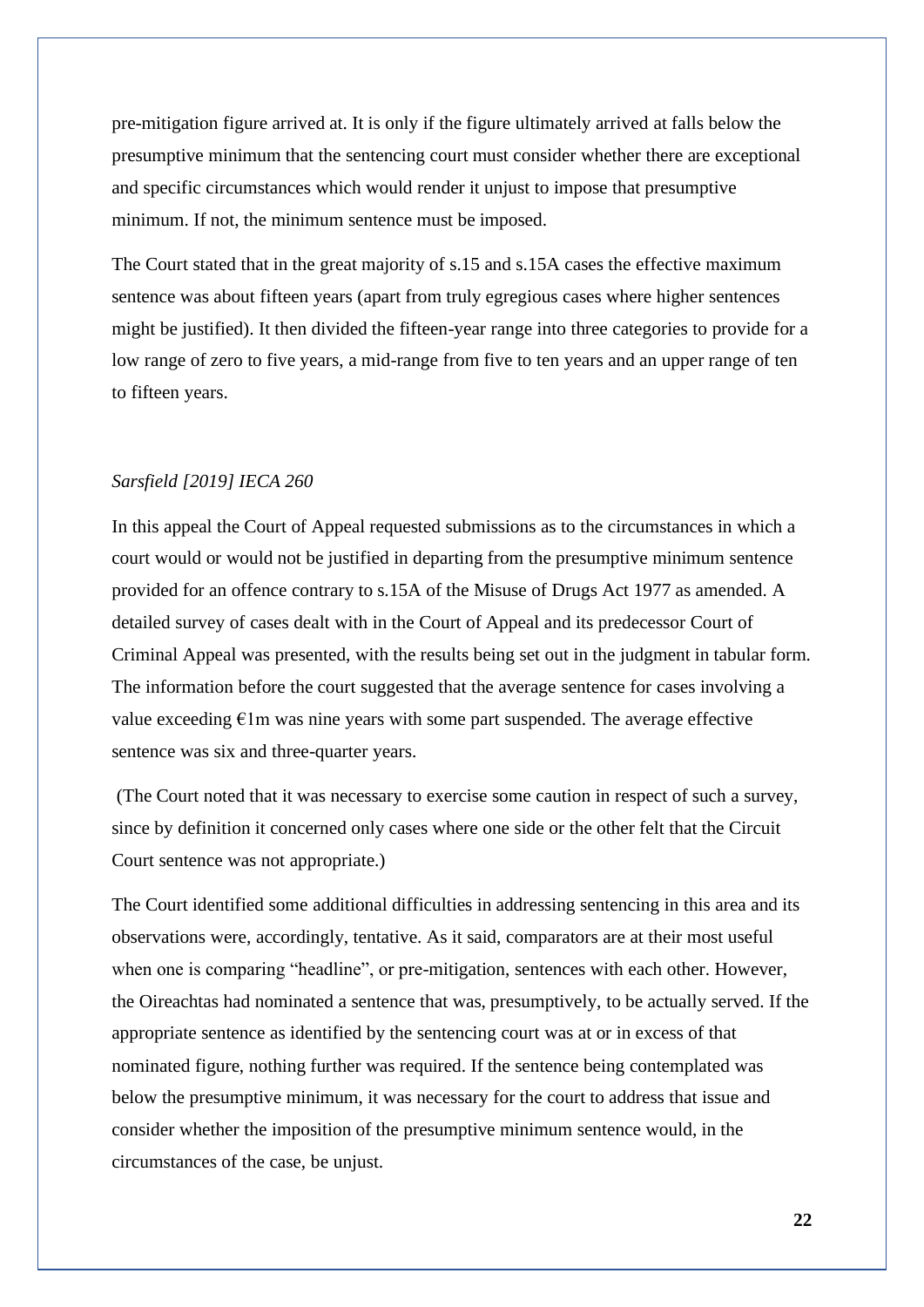That said, the Court stated that where there has been *significant involvement* in a *very highlevel* drug offence, the headline or pre-mitigation sentence likely to be well in excess of the presumptive minimum. In a case of high-level commercial drug dealing involving *very large quantities of drugs*, the Court would expect the headline sentence to be in the order of fourteen or fifteen years and, in some exceptional cases, significantly higher.

The comments about how the ultimate sentence should be arrived at were even more tentative because of the very wide variation in the circumstances of offenders coming before the courts. However, it could be said that in the very high-end, commercial drug trafficking cases a plea of guilty without more was unlikely to justify a reduction below the presumptive minimum, particularly where the evidence was very strong or overwhelming.

## **Tax and welfare fraud**

This area has evolved significantly in recent years.

# *Murray [2012] 2 IR 477, [2012] IECCA 60*

While the Court of Criminal Appeal made some general remarks in *Murray* that were addressed to sentencing judges, it was not a "formal" guideline judgment in the sense described above. The appellant received a series of consecutive sentences of six months, adding up to a total of twelve and a half years, in respect of one count of having a false passport and twenty-five sample counts of social welfare fraud, carried out over several years, that had netted him about €250,000.

The Court of Criminal Appeal considered that it was appropriate to give some general guidance for sentencing courts dealing with unlawful tax evasion and false social welfare claims, given the importance of such issues to the public weal, especially in the context of the financial emergency. It stated that offences of this kind struck at the heart of the principles of equity, equality and social solidarity, and that deterrence had an important value in relation to crimes affecting the public purse. In that context, it was suggested "for the future guidance of sentencing courts" that significant and systematic frauds relating to tax or social welfare should generally meet with an immediate and appreciable custodial sentence, although naturally the sentence imposed in any given case must have appropriate regard to the individual circumstances of the accused. However, the sentence was reduced to nine years with one suspended.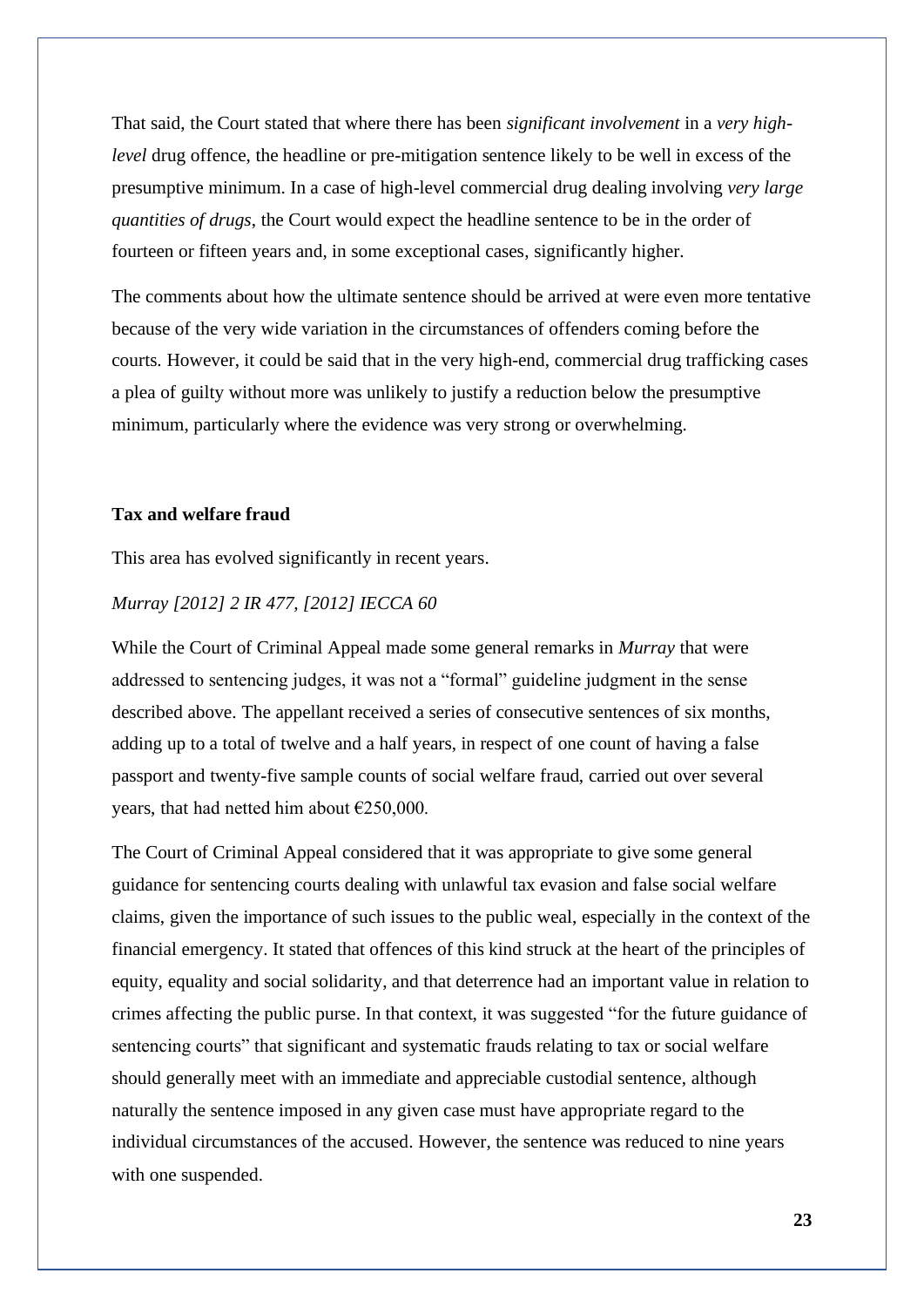## *Begley [2013] 2 IR 188, [2013] IECCA 32*

The case concerned a number of counts of fraudulent evasion of customs duty, to a total value of approximately  $€1.6$ m.

In its judgment, a different panel of the Court of Criminal Appeal said that while much of what had been said in *Murray* was undoubtedly correct, it was most unlikely that the Court had intended to offer guidelines of a general nature. To do so would have been in breach of the views of the Supreme Court in *Tiernan*. Further, the Court said that it would have significant concerns about advocating any "blanket" approach in tax cases. Such offences were totally dissimilar to many others and the variation within cases was great. Factors such as restitution might have a higher level of value that in, for example, crimes against the person, and many cases were dealt with by payment of penalties and interest. Admissions and pleas were a crucial part of the process, and unless they were incentivised the prosecution of white-collar crime would be even more "retarded" than it currently was.

## *Maguire [2018] IECA 310*

In this case the Court of Appeal made it clear that tax fraud and social welfare fraud were not to be treated as separate from all other frauds, and were to be treated in accordance with the normal principles of sentencing. The appellant had signed pleas of guilty to a number of counts of theft, fraud, larceny and forgery. These were sample counts, representing over a thousand potential charges arising from the fraudulent negotiation of individual cheques dealt with by her in the course of her work over the course of fourteen years. The total value was over  $\epsilon$ 1m. She received concurrent sentences of four years on all charges.

Having reviewed the comparators, the Court observed that the (unappealed) sentence of twelve years imposed in the case of fraudulent solicitor Thomas Byrne was at one extreme. That case had been wholly exceptional in terms of the scale of the fraud (about  $\epsilon$ 52m) and the losses caused. The majority of (headline) sentences considered ranged from two to four years imprisonment. *Murray* was seen as being significantly out of kilter, and the Court stated that it should be treated with caution. In no case was the starting point a non-custodial sentence although that was sometimes the outcome.